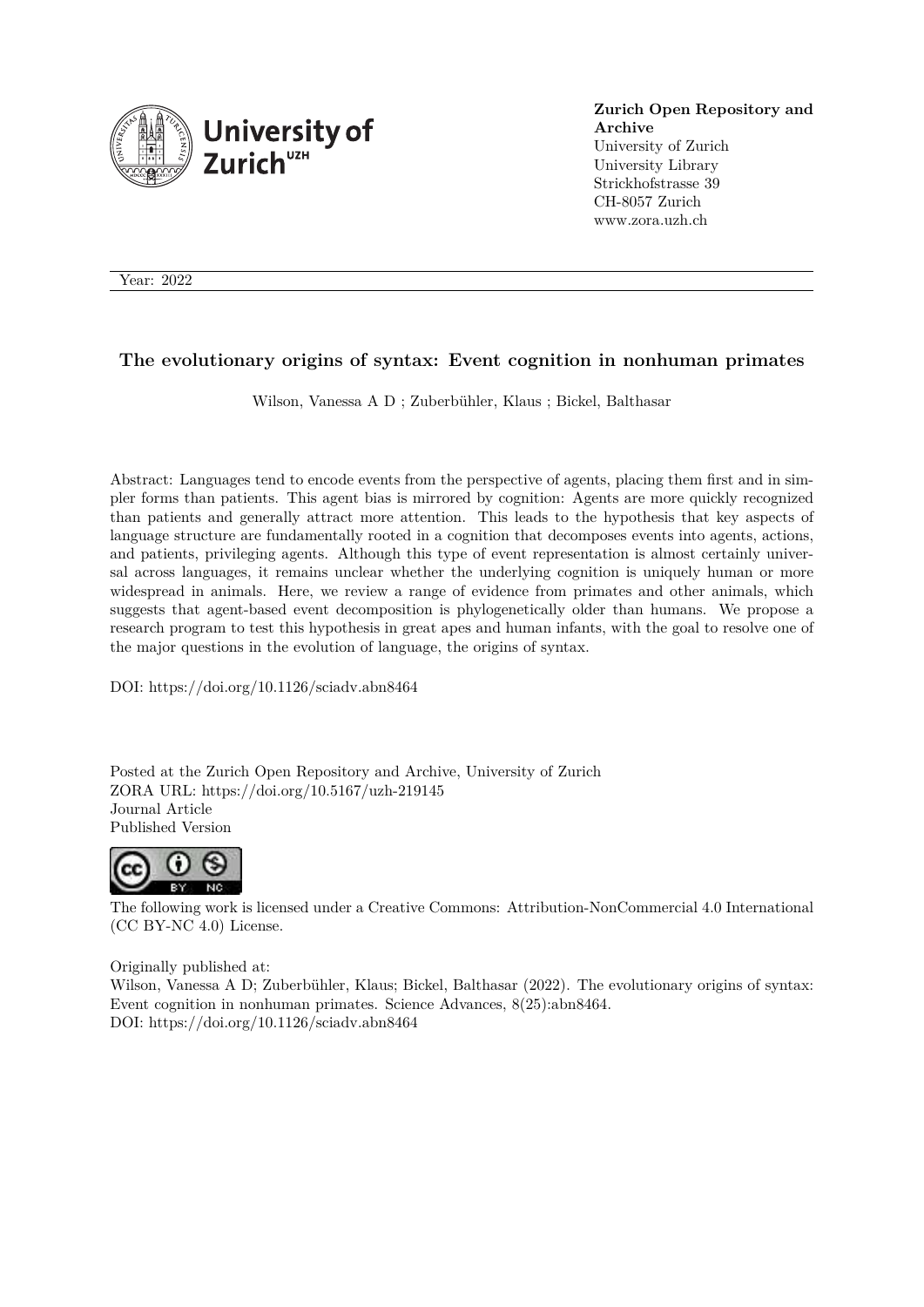#### **PSYCHOLOGY**

# **The evolutionary origins of syntax: Event cognition in nonhuman primates**

**Vanessa A. D. Wilson1,2,3\*, Klaus Zuberbühler1,3,4, Balthasar Bickel2,3**

**Languages tend to encode events from the perspective of agents, placing them first and in simpler forms than patients. This agent bias is mirrored by cognition: Agents are more quickly recognized than patients and generally attract more attention. This leads to the hypothesis that key aspects of language structure are fundamentally rooted in a cognition that decomposes events into agents, actions, and patients, privileging agents. Although this type of event representation is almost certainly universal across languages, it remains unclear whether the underlying cognition is uniquely human or more widespread in animals. Here, we review a range of evidence from primates and other animals, which suggests that agent-based event decomposition is phylogenetically older than humans. We propose a research program to test this hypothesis in great apes and human infants, with the goal to resolve one of the major questions in the evolution of language, the origins of syntax.**

#### Copyright © 2022 The Authors, some rights reserved: exclusive licensee American Association for the Advancement of Science. No claim to original U.S. Government Works. Distributed under a Creative Commons Attribution **NonCommercial** License 4.0 (CC BY-NC).

#### **INTRODUCTION**

Language is largely structured around the description of events (*1*) and allows speakers of any language to communicate not only "who did what" but also "to whom," "where," "when," or "how." "Tom chases the dog," "the monkey stole the sandwich," and "the ball hit the car" all describe how agents, animate or inanimate (Tom, the monkey, and the ball), interact (chase, steal, and hit) with a patientlike entity (dog, sandwich, and car) in goal-directed ways. One of the challenges in language comprehension is to reconstruct a compositionally organized event encoded by the speaker with a linear speech stream. This task is facilitated by the fact that both speaker and listener share the same basic "who-did-what-to-whom" structure, conveyed in the sentences of their language. Languages differ in how they express this basic structure, but once the rules are known (e.g., word order in English and case markers in Ukrainian), listeners can rapidly and efficiently identify the agent and patient regardless of lexical content. Intriguingly, languages tend to privilege agents in their grammar rules: In most languages, agents are by default placed first, rank highest in syntactic hierarchy, and receive the simplest marking (*2*–*6*).

Notably, the ability and propensity to differentiate agents from patients is evident not only in processing linguistic structure but also in how people perceive events nonlinguistically (*7*–*9*). For instance, when viewing events, people tend to exhibit a visual bias toward the agent (*7*–*9*), a propensity only moderately influenced by the characteristics of specific languages or grammatical choices (*10*, *11*). This bias is evident even in infants as young as 5 months, when viewing interactions of inanimate shapes (*12*, *13*).

Given the curious parallels between how humans perceive events as agent-driven and how languages prioritize agency through grammar, the hypothesis emerges that the evolution of event syntax (i.e., the compositional expression of events in language) has built on this cognitive bias of processing events as component parts (*14*–*16*). Here, we refer to this as the agency detection hypothesis. The idea is that syntax represents the generalization of a compositional schema derived from event cognition. Concretely, hierarchical structure in syntax would mirror a basic schema [a "frame" or "script"; (*17*)] that links agent-only events ("A lashes out") to patient-only events ("P hurts") via a notion of "cause" in a conceptually hierarchical manner: [agent acts] causes [patient changes] ("A strikes P") (*14*, *18*). This schema, with two subunits embedded inside a larger expression, would then be generalized to other categories (beyond agents and patients) and to richer levels of complexity [perhaps via the emergence of recursion in a faculty of language in the narrow sense (*19*) or via gradual evolution (*20*, *21*)].

A competing hypothesis reverses the arrow of causation and proposes that the evolution of language's syntactic structure (via any of the currently proposed scenarios) fundamentally reshaped event cognition in humans so that agent-based event decomposition coevolved with language. Concretely, the core principles of hierarchical composition would have evolved independently of event cognition, but once established, they would have allowed integration of agents and patients into single composite expressions, thereby coevolving new, potentially variable categories ("agent-of," "patient-of," "causative," etc.) in languages. This would, in turn, have fundamentally restructured nonlinguistic event cognition, leading to the agent bias that we find in humans. We refer to this as the event description hypothesis.

The two hypotheses are highly general and allow many modeling choices (e.g., how semantic roles are formally represented, how they relate to conceptual space and morphosyntactic form, how hierarchy is declared or generated, how it relates to processing and learning mechanisms, etc.). These choices are orthogonal, however, to the key question that the hypotheses raise and that we focus on: Does the syntactically composite expression of agents and patients build on prelinguistic modes of cognition, or did this expression establish a novel kind of event cognition in humans?

To address these hypotheses, we review research on event processing in humans and nonhuman species, focusing particularly on primates. We examine the evidence for how animals process events and whether human event cognition, specifically, the way that people apprehend agent-patient interactions in events, is truly unique, thereby allowing us to address the theoretical origins of syntax. We limit our purview to the core syntax of event expression, particularly

<sup>&</sup>lt;sup>1</sup>Department of Comparative Cognition, Institute of Biology, University of Neuchâtel, Neuchâtel, Switzerland. 2Department of Comparative Language Science, University of Zurich, Zurich, Switzerland. <sup>3</sup> Center for the Interdisciplinary Study of Language Evolution (ISLE), University of Zurich, Zurich, Switzerland. <sup>4</sup>School of Psychology and Neuroscience, University of St Andrews, St. Andrews, Scotland. \*Corresponding author. Email: vanessa.wilson@unine.ch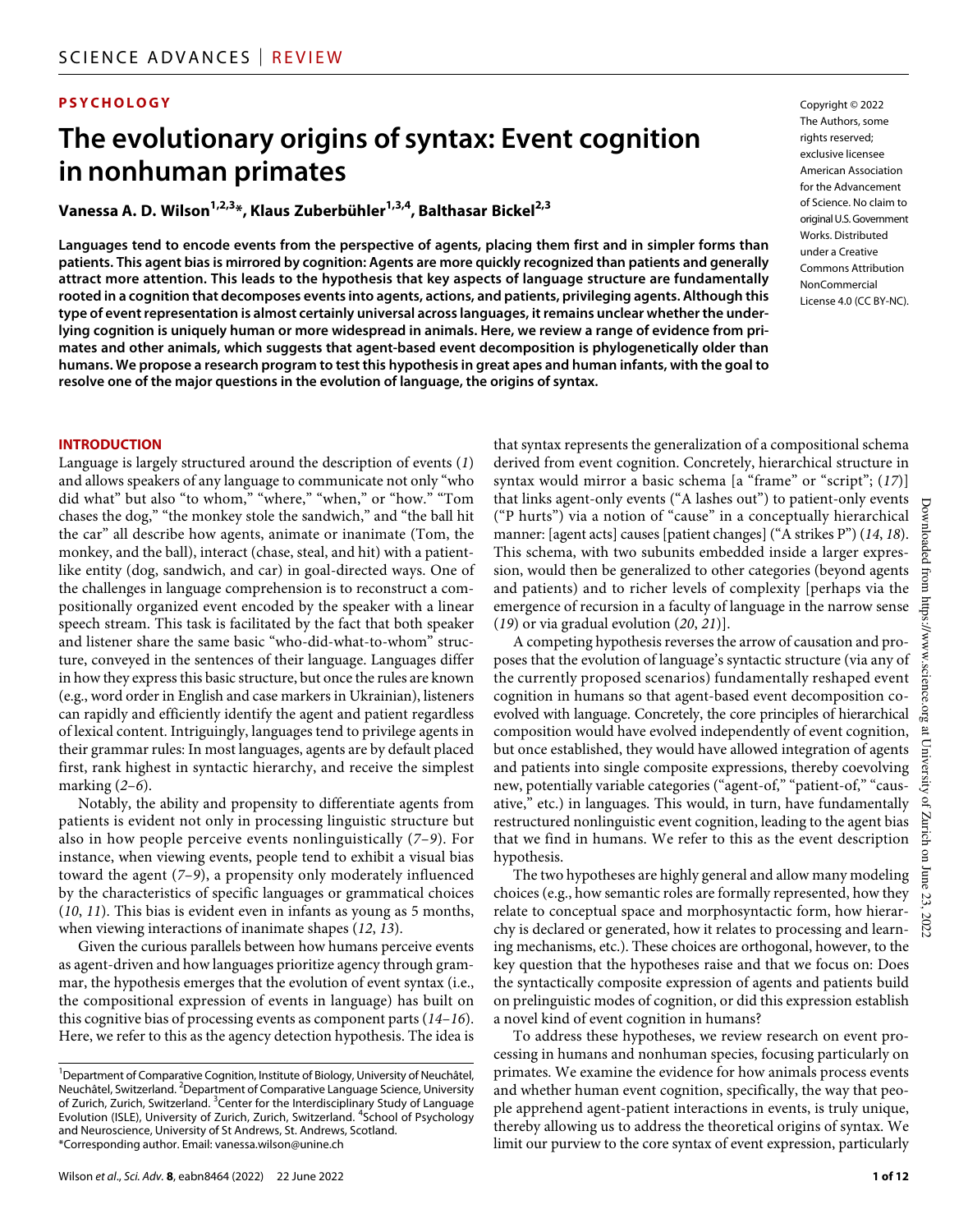dyadic interactions that depict agents and patients involved in goaldirected actions (not, for example, instances where two people act simultaneously). This corresponds to what is technically known as "transitive" syntax in linguistics, a type of structure that provides a blueprint for other aspects of event syntax.

We start by outlining findings in human event cognition and the proposed links to syntax. We then examine the evolutionary origins of event cognition through the representation of physical causality, social dynamics, and psychological states in nonhuman primates. After this, we address how agents are identified in different contexts in both humans and other primates. Last, we build on this evidence to propose that certain aspects of event processing, specifically, event decomposition and agency detection, are evolutionarily ancient and predate modern human evolution (see Fig. 1). In doing so, we also highlight what is missing from our understanding and propose the next steps required to fully understand how other primate species perceive the agent/patient dynamic in events. Ultimately, we address theories and debates surrounding the evolution of syntax and provide future directions for this field.

#### **EVENT COGNITION IN HUMANS**

"Event cognition" is a broad term that generally encompasses how people apprehend events. One problem is how individuals manage to structure the continuous flow of information into meaningful chunks, i.e., how they recognize the boundaries of events (*1*). Another problem is how individuals identify and mentally represent the key features within events, e.g., the fact that an event took place at night, that it was raining, or that a person was handling an umbrella, but humans go beyond perceiving events as assemblies of categorical information. Since Michotte's (*22*) pioneering work, we know that humans have something akin to a "causality detector," as they perceive some interactions between objects as causal and others not (*23*–*27*). A person handling an umbrella exerts not only physical causation (changes geometry of umbrella) but also psychological causation (intends to avoid rain). The causal relation is furthermore decomposed into an agent (the person), an action (the manipulation), and a patient (the umbrella). Human event cognition, in other words, encompasses a conglomerate of mental skills, ranging from temporal chunking to categorical assessments to causal judgments. We focus here on the last feature, i.e., the human propensity to decompose natural events into agents, actions, and patients, and how this may provide the grounding for compositionality in event expression.

When people view events, there is a strong tendency to fixate earlier on the agent than the patient (*7*, *8*, *28*). This agent bias also manifests itself in higher accuracy for agents when scanning stimuli



**Fig. 1. Cognitive components of event decomposition.** The central portion depicts how event decomposition accounts for causal components, something that is reflected in linguistic event representation and its syntax. The top half of the figure represents the hypothetical origins of event cognition, through motion encoding and social representation. The bottom half of the figure represents fine-grained event attributions such as understanding intentionality and which features determine asymmetry in attention between agents and patients. Each of the four components indicates a major cognitive capacity required for attributing semantic roles. For each section, the colored silhouettes represent strength of evidence across nonhuman primates compared with humans. Green indicates that most of the evidence supports the ability to reason about causal relationships, and orange indicates that evidence is mixed or lacking. Within agency attributions, we also coded humans as orange because it remains unclear what features allow people to rapidly extract agency from events. Photo credit: gelada monkeys, Vanessa Wilson, University of Neuchatel; silhouettes, https://publicdomainvectors.org; humans, https://osf.io/c5ubv/?view\_only=51c5eea60722462e9ec490d94d89bb36.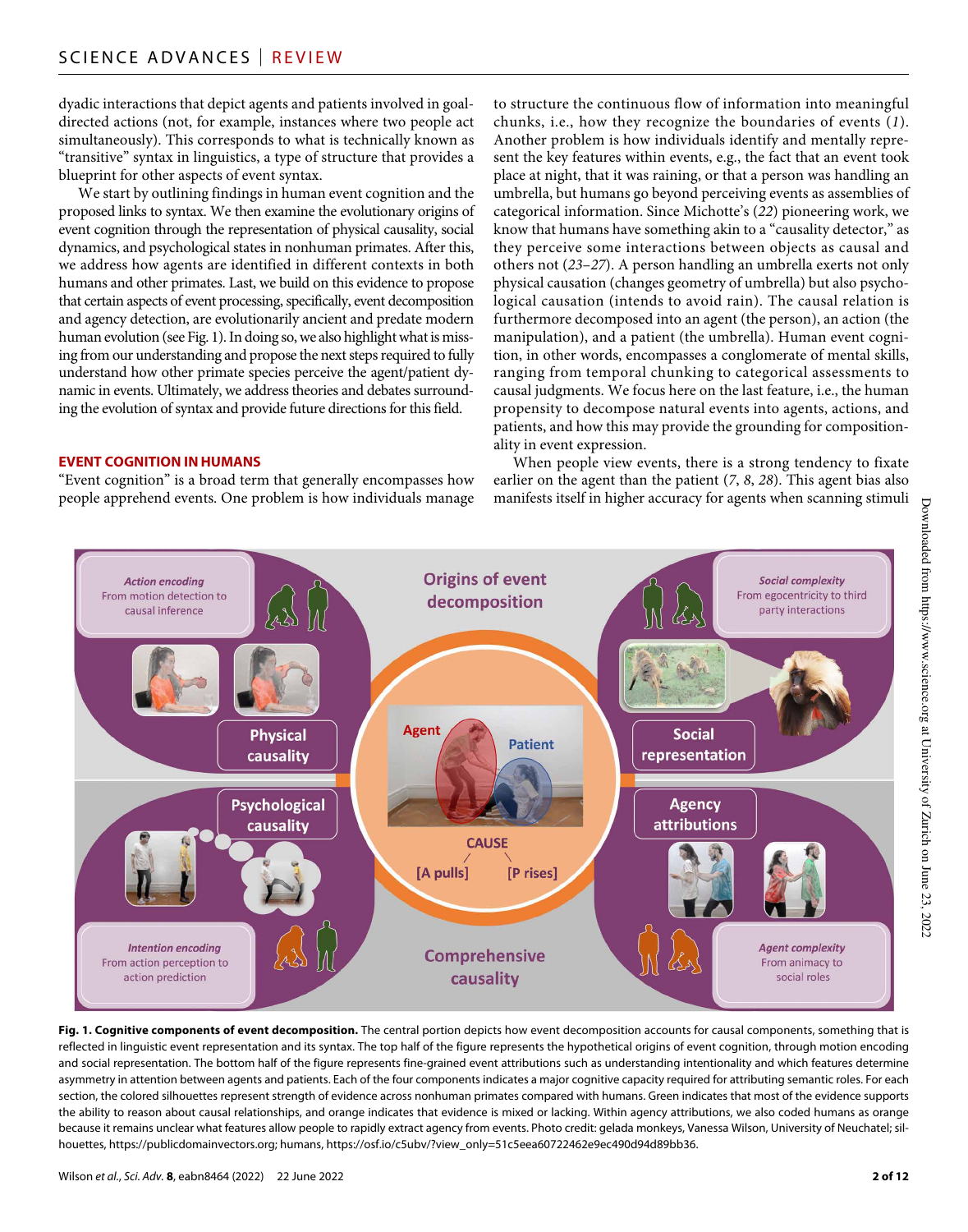very rapidly [<100 ms; (*29*–*31*)], when remembering events (*32*), or when detecting small changes between events (*33*). Indeed, the bias might be part of core cognition (*34*) in humans, attested early on in infants (*13*), and inscribed into fundamental mechanisms of event processing (*8*, *28*).

This parallels a preference for agents in language structure, i.e., in grammatical rule systems. For example, in most languages, basic rules of grammar place agents first, so sentences such as "he likes beans" are the rule, while sentences such as "beans he likes" require special contexts, not only in English but also in most languages (*5*, *35*). In addition, agents tend to be treated as the default, normal case, so that most languages use special and complex marking only when a noun is not the agent (such as the passive voice in English, which signals a patient, e.g., "John was hit," or prepositions, which signal a recipient, e.g., "give it to John"); special marking for agents (known as "ergative case") occurs, but it tends to be avoided when languages evolve over time (*36*). Furthermore, in most languages, an expression such as "the chickens should eat" can only be understood as an event where the chickens are the agents and they eat; in only very few languages, the chicken will be understood as the patients, i.e., that they are eaten. Patient-favoring rules of this kind exist, but they are exceedingly rare (*4*). Lastly, languages recurrently code agents as the starting point of an event, aligned by default with the point of view of the speaker (or someone that the speaker socializes and empathizes with), making, for example, sentences such as "he was told off by me" much less natural than "I told him off" (*37*, *38*).

Social contexts and beliefs about the agent also play a critical role in the use of case marking. For example, in Western Samoan speakers, the use of ergative case depends on socially regulated assumptions about agency attribution (*39*). In one discussion, the high chief, who takes a mediatory role in political discussion, used agent nouns with a special agency marker ("ergative") nine times, but in all of these instances, it was to refer to God. In comparison, two senior orators who were involved in the same debate used the ergative case with higher frequency and in more variable contexts, often using it to emphasize accusations against third parties. This example demonstrates that defining agency in language may depend on social variables, such as status within the community. In an analysis of German and Polish corpora, certain groups of target agents showed an increased likelihood to be followed by verbs, with men and younger people having a higher likelihood of being placed before a verb than women and older people, respectively (*40*), suggesting a social bias in how people attribute agency to these groups. These studies indicate that agency attribution may be inextricably entwined with language, culture, and cognition. Indeed, Chinese and American newspaper reports of murder cases have been shown to differ in their attributions for the murders, with Chinese reports focusing on situational factors (such as societal and relationship problems), while American reports focused on personal problems (personality and attitudes of the murderer) (*41*).

The parallelism between the cognitive and the linguistic agent bias, with all its social ramifications, suggests that they coevolved, perhaps analogously to the evolution of a precise number system in thought and language (*42*). Indeed, one could argue that the cognitive and the linguistic system are the same, barring evidence of differences in terms of specificity (concrete cognition versus abstract language) and related effects (*43*). However, there is mounting evidence that cognitive event decomposition and a preference for agents

in that decomposition might both be primary and precede language, as we argue in the following paragraphs.

First, evidence from deaf children suggests that language is not necessary to discriminate agents from patients: Deaf children who were never exposed to a conventional sign system produced spontaneous gestures for semantic roles, separate from event gestures (*44*). Consistent with this, language loss in aphasia does not compromise the ability to detect agents and patients in picture plausibility tasks although it weakens performance in sentence-picture matching tasks (*45*).

Second, while nonlinguistic event apprehension can be influenced by specific properties of one's language (*46*, *47*), the bias to apprehend agents faster and more accurately seems fairly robust against these differences. Crucially, the bias extends to languages such as Hindi or Basque that do not take agents to be the default and instead use ergative markers to signal them. This has been found in eye tracking when subjects are asked to look at the picture of an event in order to describe it later (*48*). The specific affordances of Hindi and Basque can modulate the bias, but they cannot overturn it.

Third, during language comprehension, the brain transiently and preferably assigns an agent role to the first unmarked noun in a sentence regardless of its actual role, e.g., a noun such as "the cow" or "the car" is assigned an agent role even when the sentence ends in a passive like "the cow/car was sold." This preference is evidenced by error biases in understanding (*49*) and by electrophysiological deflections (event-related potentials) when the role turns out to be a patient at the end (*50*–*52*). Intriguingly, the preference and its electrophysiological effect persist for unmarked nouns in Hindi, which tend to be patients because agents receive ergative marking (*36*). In other words, even when nouns denote patients by default, the processing system transiently assumes that they are agents, triggering an electrophysiological signal when the overall sentence confirms that they are patients after all.

Fourth, neurobiological evidence indicates that there are neural overlaps in the processing of sentences and images that depict events (*53*–*55*). This would suggest that a language network emerged out of a neural basis dedicated to event apprehension, perhaps explaining why agents and patients are processed by distinct neural populations during sentence comprehension (*56*). However, conflicting results present an as yet unresolved picture as to the extent of this overlap (*45*, *57*) and as to how and when representations are processed, beyond "where."

These findings are particularly remarkable because, during language production, speakers do not always obey an agent-first principle: We simply say first what matters most, using noncanonical word orders, passives, and all sorts of other strategies that our grammar systems offer (*58*–*60*). Despite these habits in our productions and the freedom we have in it, the agent bias persists in event perception and sentence comprehension, as well as in the evolution and distribution of grammars worldwide. In short, the evidence reviewed here suggests that the bias has evolutionary roots that precede language.

#### **EVENT COGNITION IN NONHUMAN PRIMATES Evolutionary origins of event cognition: The role of physical causality**

To understand the evolutionary origins of human event cognition, the foremost question to address is whether nonhuman animals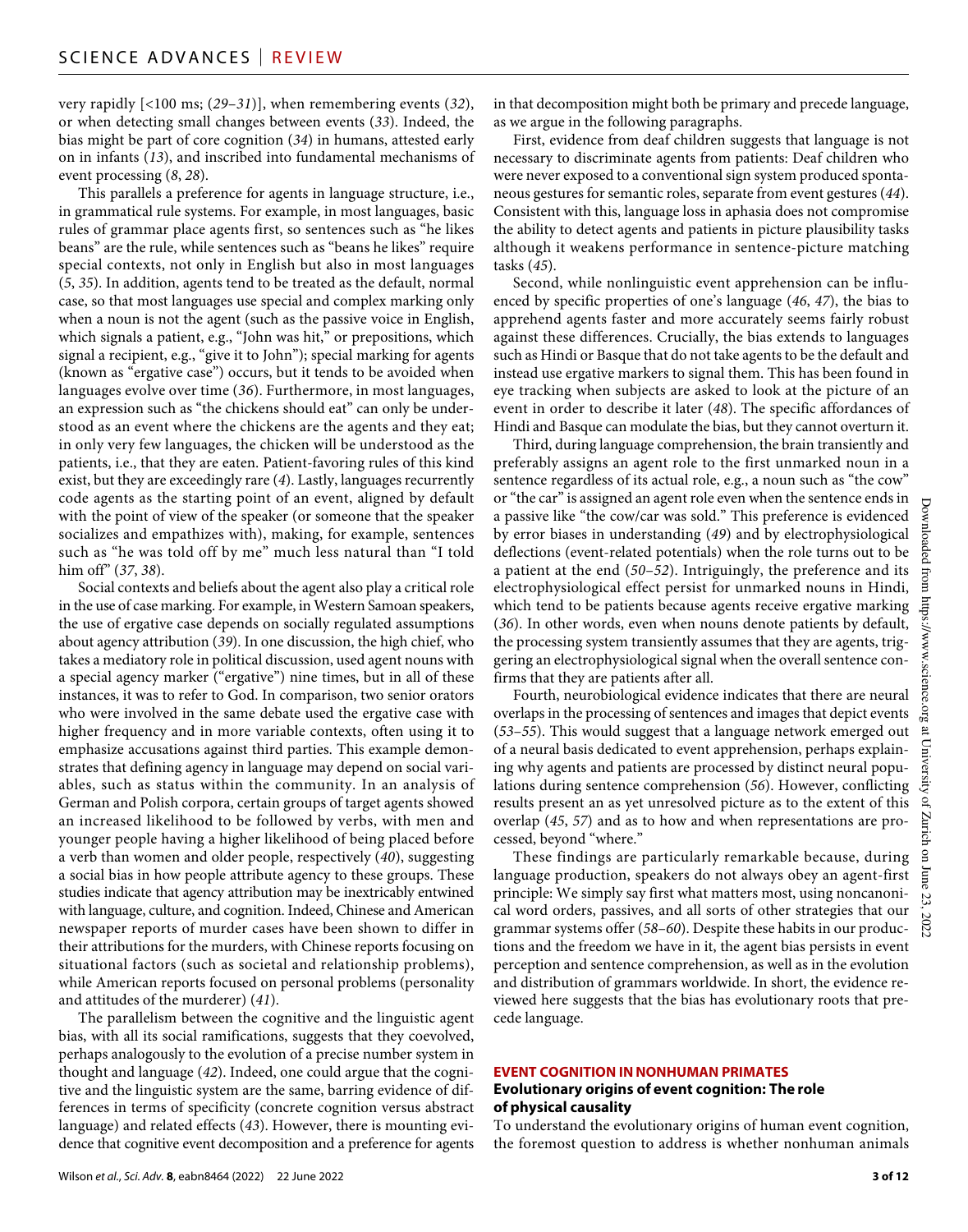process events in the same way as humans, i.e., whether they compositionally distinguish agents and patients and whether they grant agents privileged attention. Alternatively, animals including great apes may perceive events very differently, either as unstructured holistic occurrences or structured along other features, such as social dynamics (dominance, friendship, and kinship) or mere perceptual salience.

To consider this question in detail, the best place to start is perhaps with how animals process causality, a key aspect of event cognition. As noted earlier, humans have a strong predisposition to perceive contiguous events as causal. However, the processing of physical relationships in event scenarios is unlikely to be unique to humans. As we review below, a number of studies indicate the ability of primates (and, to some extent, other species) to reason about physical causality. While causal cognition may itself be a relatively derived trait, processing of low-level features of causal mechanisms likely emerged much earlier in evolution. Specifically, agency cues are often automatically encoded in biological motion dynamics (*61*). Distinguishing between different types of motion, particularly between predators, prey, and conspecifics, is most likely highly adaptive for survival (*62*), probably emerging over 500 million years ago among early bilaterals—cephalized species with unidirectional motion, active predation, and a necessity for mate seeking. These early neural systems would provide a basic framework that, through gradual refinement (*63*), would build causal detection mechanisms and the ability to attribute goal-directed behavior among third parties.

We can already make several distinctions along this spectrum of causal detection. One distinction is causal orientation. Newly hatched domestic chicks (*Gallus gallus*) exposed to computer-generated animated sequences depicting causal and noncausal interactions (*64*) exhibited imprinting preference (measured through approach behavior) for a self-propelled object playing a causative-agent role; they exhibited no preference when there was no causal interaction or when the causality was disrupted by a delay. These findings suggest an innate orientation to a self-propelled, causal agent in chickens, proposing that causal orientation may be an intermediary step in the emergence of causal reasoning. Similarly, both domestic dogs and humans differentiate between causal and independent animations, with a longer looking time to the noncausal over causal animation (*65*). The authors propose that the causal pattern is recognizable and thereby produced a more rapid habituation than the noncausal movement. However, the limitation of looking time paradigms is that they reveal little about the underlying motivation for visual bias (*66*); thus, interpretations can only be made with caution.

A second distinction is the ability to detect differences in an action, in terms of not only speed or direction but also self-control and efficiency. Hauser (*67*) used a looking time paradigm to examine cotton-top tamarins' (*Saguinus oedipus*) expectations about object location when the objects varied in self-propelled motion and animacy. He reports that, when viewed in a novel location, monkeys exhibited longer looking time to objects that were inanimate or lacked selfpropelled motion compared to animate or self-propelled objects. This suggests that the monkeys formed expectations about the objects' abilities to move unaided, and the longer looking time in the "unexpected" conditions reflects this violation of expectation. Using a similar paradigm, long-tailed and southern pig-tailed macaques (*Macaca fascicularis* and *Macaca nemestrina*) were familiarized to a reaching action over a barrier: Removing the barrier resulted in looking longer to the inefficient action (as if the barrier was still present) than the efficient action (a linear reach to an object) (*68*),

suggesting that monkeys interpret actions in functional, goal-directed ways. Notably, this effect vanished when subjects (this time, southern pig-tailed and rhesus macaques, *Macaca mulatta*) observed unfamiliar actions, suggesting that expectations about goal-directed actions are limited to the monkeys' own motor repertoires or to previously observed actions. Two studies in free-ranging rhesus macaques present conflicting support for these interpretations. Monkeys exhibit avoidance behavior to a throwing action despite being unable to throw themselves (*69*). Moreover, the monkeys were attentive to specific variables, such as the speed and direction of the throw, as well as whether an object was thrown or not. This suggests that they can form expectations about the potential goal based on the specific action, an interpretation that goes beyond simple associative learning. In contrast, the same authors, in the same study population, found that in a feeding context, the monkeys were only sensitive to actions within their own behavioral repertoire (*70*). When presented with a choice of two coconuts, they were more likely to approach the one that was contacted by the experimenter with an action within their own repertoire but approached at chance when the action was not within their repertoire. It is notable that the monkeys did not differentiate between familiar actions within these conditions. While these findings remain inconclusive about whether macaques are able to process familiar actions outside their own behavioral repertoire, one interpretation is that their responses to these actions may be context specific.

The ability to track subjects (observers) or objects (things) is also a necessary step in following an event sequence. A relevant consideration then is how primates track objects through cohesion sequences. In a forced choice task, Western gorillas (*Gorilla gorilla*) and orangutans (*Pongo pygmaeus*) were consistently able to choose a larger over a smaller cracker, even when the larger cracker had been broken into smaller pieces (*71*). With the exception of the larger cracker being ground into crumbs, the apes were successfully able to track the object through the cohesion sequence. In rhesus macaques, the results for object tracking are not so clear. Subjects visually differentiated between an event where two food items were lifted together and an event where one food item was lifted away from another (*72*). They did not, however, differentiate between whole and halved food items. This latter result reflects findings in 11-month-old infants, who could differentiate cracker quantity but not once a cracker had been split into two halves (*73*). That is, cohesion violation seemed to disrupt their ability to represent the objects.

What about other physical properties? Chimpanzees' responses to physical support violations were assessed using videos of physically possible and impossible events (*74*). In the possible event, chimpanzees watched a banana being pushed across a platform, whereas in the impossible event, the banana was slid onto a Perspex base and lit in a way as to be invisible, thereby creating the pretense that the banana was suspended in the air. Subjects looked longer at the physically impossible event, suggesting that the banana's stability with an apparent lack of support violated their expectation about the causal relationship between objects and surfaces. This "surprise" response was maintained when only 15% of the banana was supported by a surface, in comparison to when 70% of the banana was supported. This response however only held true for vertical supports and not for horizontal ones, i.e. when an object received support from the side rather than from below. Similarly, both chimpanzees and Japanese macaques (*Macaca fuscata*) looked longer to the impossible over the possible support event but again did not differentiate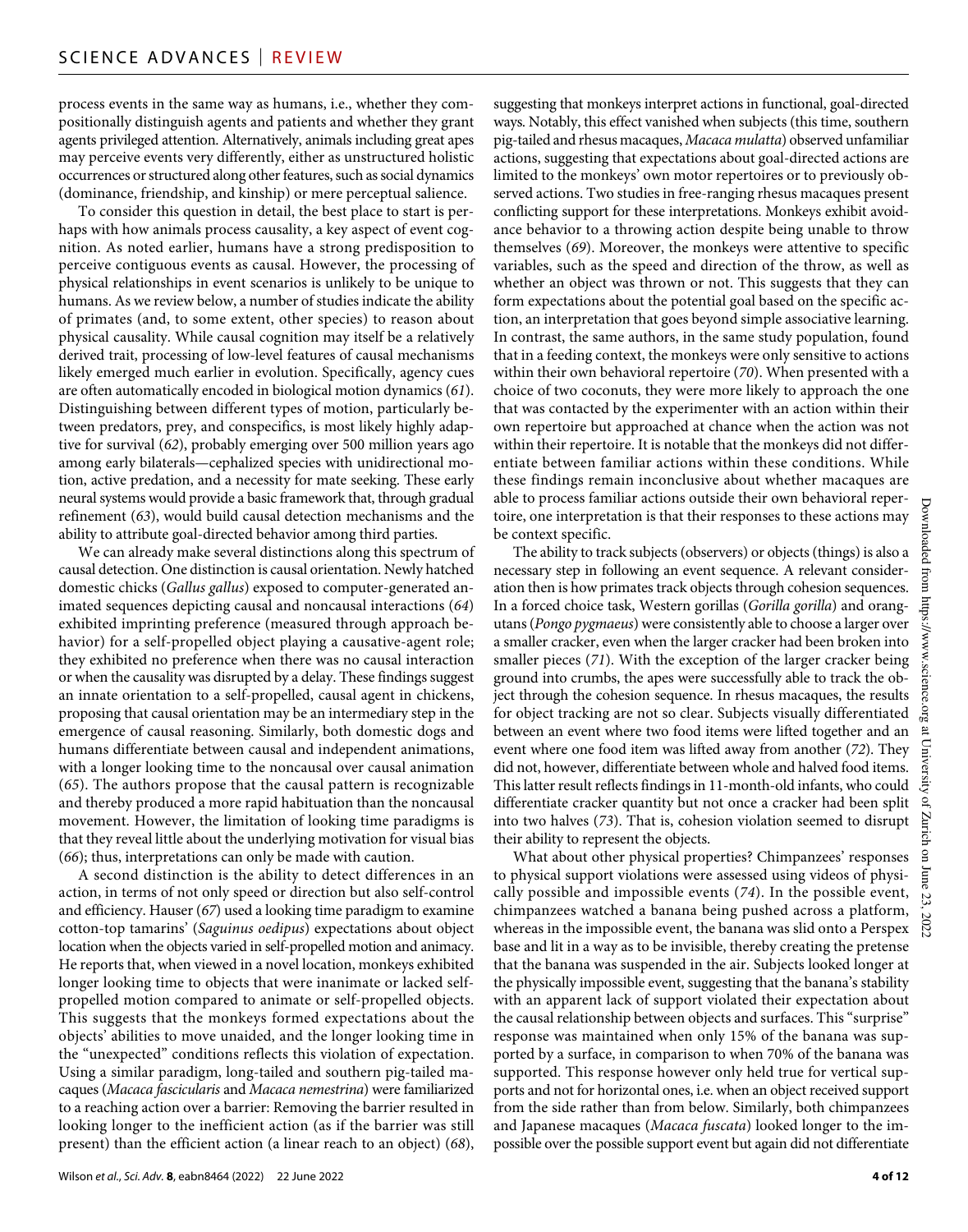between possible and impossible supports when the surface was vertical (*75*). These studies reflect findings for 4-month-old human infants, who looked longer at an impossible event (a box placed on a transparent platform, apparently suspended in midair) over a possible event (box placed on a visible platform) (*76*). Further evidence from chimpanzees suggests that they can distinguish probable from improbable events (e.g., a banana being moved by a hand versus moving on its own). Using a habituation/dishabituation paradigm, O'Connell and Dunbar (*77*) found that subjects looked longer when an improbable clip was played following a habituated probable clip but not when the probable clip was played following the improbable clip. The authors propose that this indicates that the chimpanzees found the improbable scene causally more incongruous when viewed second.

An additional consideration for assessing causal knowledge is that of temporal contiguity (*78*). Forming causal connections between separate time points requires one to keep track of not only what happened but also when. Connecting events that are both spatially and temporally separated is argued to be necessary for "strong" causal knowledge (*79*). Examining memory may provide a window into understanding how primates perceive events. Rhesus macaques, for example, are able to differentiate time points within short video sequences that are then represented as still frames (*80*). Videos depicted various animal species undertaking unidirectional motion. When presented with still frames of the video on a touchscreen, monkeys had to choose the frame from the earlier time point, which they did above chance, indicating that they can form temporal order judgements about event details. In a real-world context, when presented with a choice of two food items after either a short (5 min) or long (1 hour) delay, apes (bonobos, *Pan paniscus*, chimpanzees, and orangutans) were able to distinguish between different food types depending on the time that had elapsed since they were placed in those positions (*81*). After a 5-min interval, they preferred to choose frozen juice over a grape, but after an hour, they were more likely to choose the grape, indicating that to make a choice, they integrated knowledge about the temporal state of each food item. However, the results were driven by only 4 of the 12 individuals tested, suggesting that this response does not necessarily generalize among the species tested. Alongside evidence that primates (and a few other species) attend to physical properties of causal relations, these studies suggest that they also exhibit event recall and form expectations about future event outcomes based on prior experience.

From basic motion detection systems, causal detection mechanisms and the ability to reason about causal relationships have emerged, incorporating components of causal orientation, sensitivity to action control and efficiency, object tracking, and reasoning about physical probability and temporal contiguity. While it is not yet clear when causal inference began to appear in the evolutionary timeline, the evidence presented here indicates that this goes at least as far back as nonhuman primates (including apes, Old World and New World monkeys, and with limited evidence beyond primates) and probably further (Fig. 1, top left). While these findings suggest that there may be differences in causal physical reasoning between humans and other species, these interpretations should be taken with caution without direct interspecific comparisons or a broader taxa assessment.

#### **Social origins of event cognition: From recognition to representation**

A second consideration in understanding the evolution of semantic role attribution is the origin of agency detection in the social domain, i.e., situations where the observer is not an active participant but a passive observer of interactions between agents and patients. In group-living species, keeping track of who did what to whom is important for future decision-making about how to interact with other group members, such as who to groom, share food with, or support in a fight (*82*). Group-living species almost continuously interact with conspecifics, who are simultaneously both taxing competitors for shared resources and valuable cooperators toward shared goals. A group-living individual's fitness will therefore largely depend on how it navigates between these two opposing forces by keeping records of how other group members perform during social interactions. While in the above section, it is clear that primates reason to some extent about physical causal relationships, we propose that this causal representation was driven in large part by social forces; that is, the ability not only to distinguish but also to keep track of agent-patient events evolved with complex social living (Fig. 1, top right).

Concordantly, research in nonhuman primates sheds light on the role of social dynamics in keeping track of agent-patient roles. Playback studies with baboons (*Papio cynocephalus ursinus*) found that simulated vocal interactions between group members that violated the dominance hierarchy (i.e., a subordinate threatening a dominant) elicited longer looking times than interactions that were consistent with the hierarchy (*83*–*85*). Similar results were found for zoo-housed chimpanzees, where call sequences portrayed agonistic interactions between differently ranking group members (*86*). When viewing visual scenarios of conspecifics depicting congruent social information (dominant group mate threatening a subordinate) or incongruent information (subordinate group mate threatening a dominant), male long-tailed macaques (but not females) looked longer toward the incongruent than the congruent scenes (*87*). Conversely, monkeys did not differentiate between congruent and incongruent scenarios depicting bared teeth rather than open-mouth expressions. The authors suggest that this difference is due to different expressions holding different values for third parties. Together, these studies imply that species that form well-defined dominance hierarchies not only have knowledge about the dominance relationships but also form specific expectations about the behavior of other group members toward each other. These and similar findings have been put forward to make arguments about the evolution of communicative complexity (*84*). A need to keep track of social interactions should therefore favor a cognitive apparatus capable of distinguishing agency and patience.

Expectations about conspecifics' social roles appear to extend beyond relatively fixed hierarchies to other social contexts. In sanctuaryhoused bonobos, vocal responses of victims to unexpected, unprovoked conflicts were generally more severe than responses to expected conflicts (such as after responses to food theft), suggesting that unprovoked, unjustified aggression violated subjects' expectations about social behavior (*88*). Keeping track of these interactions, that is, who violates social norms, could be beneficial to making future decisions about who to interact with. In these contexts, it would be advantageous to monitor the perpetrators (agents) of unjustified attacks. Similarly, captive chimpanzees (*Pan troglodytes*) looked longer at video scenes depicting infanticide than other forms of high aggression or hunting behavior, regardless of novelty and other potentially intervening variables, suggesting that great apes categorize and have expectations about different agent-patient dynamics (*89*). Indeed, when presented with images of conspecifics that clearly depict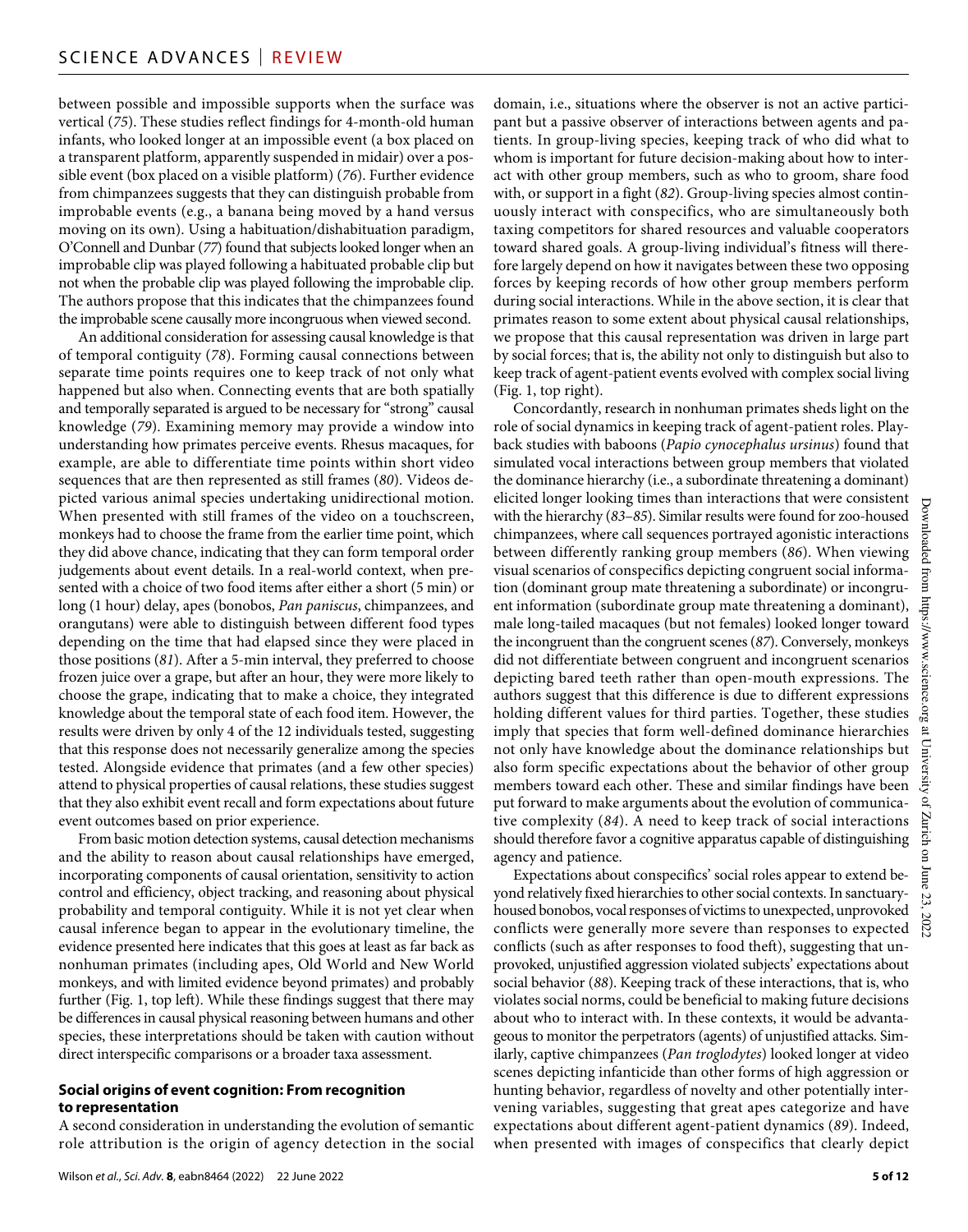agent-patient interactions (grooming and aggression), rhesus macaques attributed more attention to patients than agents, indicating that they can visually distinguish the two (*90*). Since the same pattern was not found for nonconspecific images and was limited in social context, it is unclear to what extent attention patterns were driven by the social variables depicted, but this study certainly lends support to the notion of prelinguistic semantic role attribution.

Agency may also be important for predicting social outcomes. A crested macaque (*Macaca nigra*) was trained to match videos of social scenarios with images of different social outcomes, and results suggested that she selected outcomes that were best predicted by the facial expressions of the scenarios (*91*). It remains unclear however whether the subject truly understood the temporal association implied between the scenario and the social outcomes.

Social contexts also seem to influence memory for events. In a study by Howard *et al.* (*92*), subjects (chimpanzees and gorillas) watched a video of a tower being built by either a hand (social condition) or a claw (nonsocial condition). They were then shown images of two towers: the one they saw being built and a novel one. Subjects looked longer, as predicted, toward the new versus the old tower in the social, but not the nonsocial, condition. These findings are reflected in both prelingual infants (*93*) and brown capuchin monkeys (*94*) and fit with findings in adult humans for a natural bias toward social agency (*95*). The role of social stimuli in memory also extends, unsurprisingly, beyond primates; for example, male meadow voles (*Microtus pennsylvanicus*) alter their search behavior of an apparatus depending on the previous presence of a sexually receptive female 24 hours earlier (*96*). While the findings presented here emphasize the importance of social stimuli in event processing, in actuality, things may be more complex than that. Howard (*92*) proposes that action encoding benefits from a relatable (i.e. social) agent and a goal-directed action, which fits with previously discussed findings (*64*, *97*, *98*). Consistent with this interpretation, when infants were first familiarized with the goal-directed action of the claw in a real-life setting, they exhibited better memory for the tower in the claw condition compared with when the claw was unfamiliar (*93*).

In sum, these studies provide preliminary evidence for causally organized event representation in nonhuman primates, which goes beyond simple agency detection to social roles and expectations of how conspecifics should behave. Building on this, in the following section, we explore how nonhuman primates respond to internal states, a crucial consideration in the evolution of social cognition.

#### **Psychological causality**

The problem with studying perception of goal-directed actions is that goals are not necessarily visible and can represent internal psychological states that can be difficult to discern (*99*), such as intentionality. Intentionality requires careful definition since it must be inferred from behavior: In a social context, it may incorporate a combination of means-end dissociation (i.e., the same signals in different contexts and different signals in the same contexts), the use of signal repetition and flexible signal combinations, to achieve a particular social goal, as well as attending to the attentional state of a conspecific and adapting responses accordingly (*100*). More simply, intentionality may be considered as a behavior that is goal-directed in nature (*101*), a definition that can be adopted in the following examples.

Young (5 to 7 year old) chimpanzees had to distinguish between actors who performed either accidental (spilling a cup of juice) or

Wilson *et al.*, *Sci. Adv.* **8**, eabn8464 (2022) 22 June 2022

intentional (pouring the juice onto the floor) actions but exhibited no clear preferences for either actor (*102*). When forced to choose between two food containers, chimpanzees and orangutans showed preferences for the box that received an intentional action, i.e., when a marker was placed on top of the box, instead of an accidental action, when the marker fell onto it (*103*). While these findings could not be explained by additional behavioral or gaze cues, they did show only a borderline significant effect and only for initial trials. Moreover, only one individual selected the intentional action above chance levels. In contrast, 3-year-old children readily distinguish intentional compared with accidental actions (*103*). A similar study with cottontop tamarins, rhesus macaques, and chimpanzees revealed that they were more likely to inspect the container that received a goal-directed, grasping action rather than a non–goal-directed hand flop action, although for cotton-top tamarins, the reported *P* value indicates a nonsignificant effect (*104*). Critics of this study argue that inconsistencies in the training and testing procedures between species make interspecific comparisons difficult to interpret (*105*). Notably, attempts to replicate these findings in Tonkean macaques (*Macaca tonkeana*) and brown capuchins (*Sapajus apella*) were not successful (*105*). Overall, evidence from these studies that nonhuman primates differentiate between goal-directed and non–goal-directed actions in an experimental context is weak.

A different approach to assessing intentionality understanding examined apes' [chimpanzees, bonobos, gorillas, and orangutans (*Pongo abelii*)] responses to an experimenter when an action (opening a box with food) was consistent between conditions, but the prior context varied (*106*). In the experimental condition, the apes were accustomed to the experimenter opening a box to give them food from inside. In the control condition, the box was opened, but the food was given instead from a pocket of the experimenter's overalls, consequently rendering the box opening a meaningless action. After repeated exposure to either condition, the box was baited by a second experimenter in view of the apes and then the first experimenter returned to perform the same opening action. Chimpanzees and bonobos in the control condition (that did not receive the grape from the box) were quicker to leave than those that had previously received the grape from the box, suggesting that they anticipated the goal of the experimenter based on the context. In a follow-up study, the authors examined how chimpanzees would anticipate the goal of the experimenter based on a variable context. In this setup, the chimpanzees were accustomed to being fed food from one of two buckets. They were also occasionally fed food from the second bucket and thus learned to anticipate that when the experimenter stood up, she was about to approach the second bucket. In the experiment, before moving to the second feed location, the experimenter was either distracted by another researcher or interrupted feeding to conduct an unrelated action (dropping a clipboard). The experimenter's actions were otherwise identical in each condition, that is, she approached the second bucket regardless; accordingly, the chimpanzees would have to infer from the context alone whether the experimenter's goal was still to provide food from the second bucket. The results revealed that the chimpanzees adapted their behavior depending on the context: They were quicker to leave the testing area in the control condition, when the experimenter dropped the clipboard, compared with the other interruptions. These findings suggest that the chimpanzees were able to anticipate the goal of the experimenter in a context-specific manner and act accordingly.

An alternative method examines response to "willingness" of actors to provide food, compared with actors that are simply unable to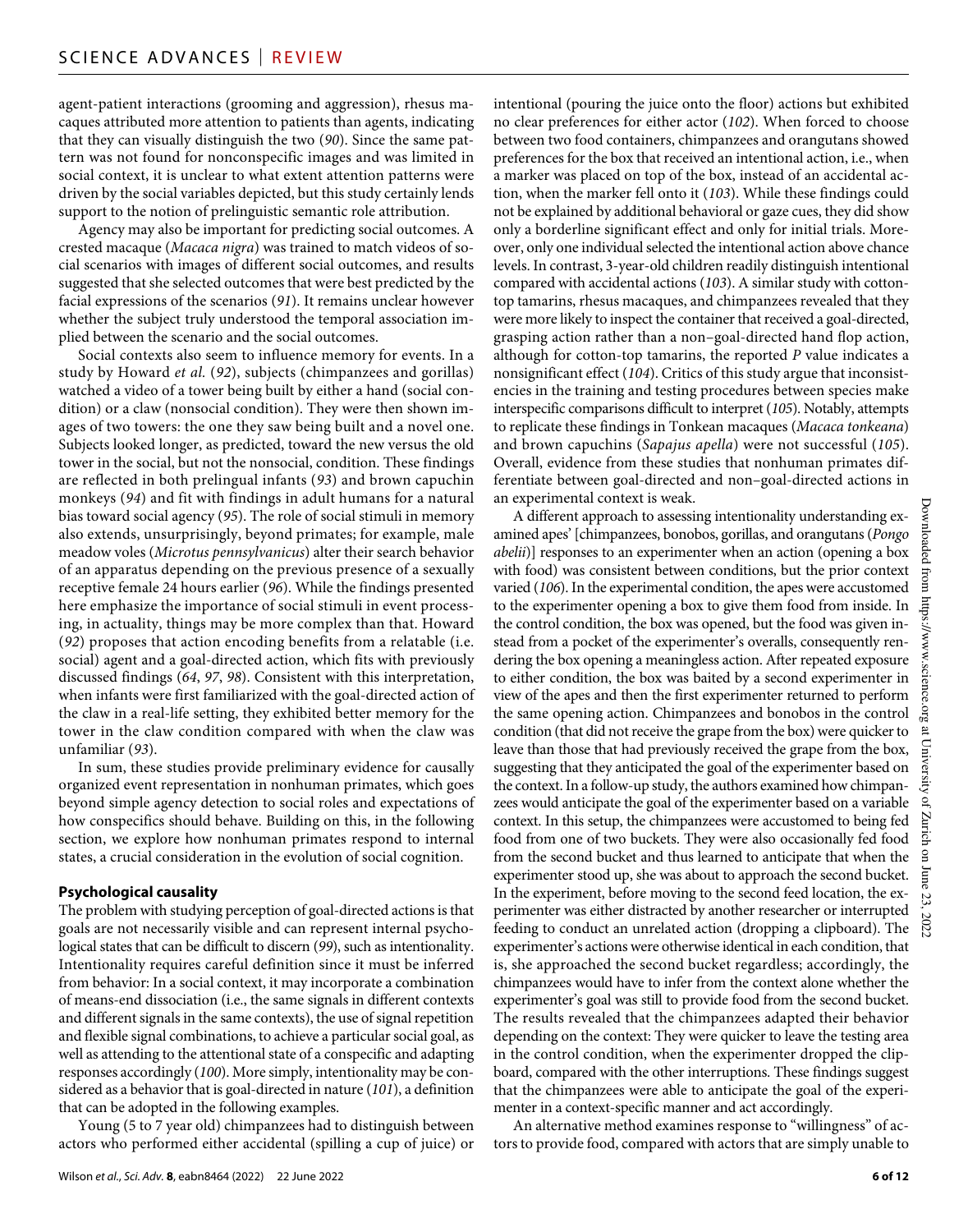provide food. Differentiation between these conditions implies the ability to understand environmental constraints on agency. Chimpanzees were tested across a series of conditions reflecting either unwilling or unable behavior (*107*). They exhibited a higher rate of behavioral responses, such as poking fingers through the feeding holes, pushing on the apparatus, or knocking on the plexiglass divider to the experimenter, in the unwilling versus unable conditions but, notably, only when the experimenter remained present. This suggests that their behaviors were directed toward the experimenters rather than being a result of their own attempts to obtain the food, thereby supporting the notion that, in the unwilling condition, they could determine the lack of physical constraints on the agent. Similarly, Tonkean macaques spent more time begging for food and threatening the experimenter in the unwilling condition compared with unable or distracted conditions (*108*), and brown capuchins were quicker to leave the testing area in the unwilling compared with the unable condition where the experimenter dropped the grape, a difference that was not accounted for by differences in the motion of the action (*109*). Notably, the authors also examined the monkeys' responses to animate agents (human hands) compared with inanimate agents (a spoon stick) with the experimenters concealed behind a curtain. While the monkeys differentiated between the unwilling (hand withdrawn behind curtain) and unable (a second hand snatches the food) conditions for human hands, they did not make the same differentiation for the spoon (spoon withdrawn behind curtain versus a second stick snatches the food) (*109*). Consistent with cotton-top tamarins (*67*), this suggests that the monkeys have some concept of the role of animacy in agent actions. This experiment has also been extended to horses, revealing that similar to primates, they too differentiate between unwilling versus unable behavior in human actors (*110*). The difference between these findings and those of the accidental versus intentional studies may come down to the ability to account for why an action takes place.

The development of eye tracking studies has provided additional insight into how nonhuman primates process goal-directed actions. Kano and Hirata (*111*) used eye tracking to examine how apes (bonobos and chimpanzees) responded to videos when shown again on sequential days. They found that on the second view, subjects produced anticipatory fixations to regions where actions were about to take place. For example, they looked to a target door (as opposed to a distractor door) where a Kong character would emerge and to a target tool that an actor grabbed, even after it was spatially dislocated in the second viewing. These findings thus indicate that apes can recall events and form expectations about an actor's goal based on previous information.

Together, these findings present mixed evidence for primates' ability to understand intentionality (and limited evidence from nonprimates; Fig. 1, bottom left). Notably, when considering whether apes differentiate causally relevant and irrelevant actions, studies so far found that apes (chimpanzees, orangutans, and bonobos) do not emulate causally irrelevant actions (*112*–*114*). This suggests that, while they easily account for physical causality in their actions (i.e., which actions are necessary to achieve the required outcome), they are more limited in accounting for psychological causality (why an action, however irrelevant, is carried out in the first place). In addition to the above-reviewed findings on physical and temporal attributes, this would suggest that nonhuman primates may exhibit similar responses to humans under physical

causal scenarios but divergent responses when responding to intentional actions.

#### **AGENCY ATTRIBUTIONS IN HUMANS AND NONHUMAN PRIMATES**

The ability to ascribe agency to an action sequence is an important aspect of event cognition and is, as earlier discussed, a key part of constructing language around events. The evidence presented so far suggests that primates may indeed process events in a compositional manner, i.e., differentiating between agents and patients. However, given the human bias toward agency, to what extent could we expect to see this same bias in other primates? Evidence from monkeys indicates that they do differentiate between agents based on certain characteristics, such as animacy (*67*, *109*). Taking this one step further, several studies have examined nonhuman primates' expectations about goal-directed actions using varying agent characteristics.

To examine apes' anticipation of goal-directed actions, bonobos, chimpanzees, and orangutans viewed video repetitions of a human hand reaching for one of two objects in a familiarization task (*115*). In a test sequence, they then saw the hand half reaching for the target object, except the target and distractor objects had now switched location. Using eye tracking, apes showed significantly higher anticipatory looks to the target object over the distractor, suggesting that they were successfully able to infer the goal of the agent, that is, assign agency to the human hand. Interestingly, when the same action sequence was repeated but with a mechanical claw instead of a human hand, anticipatory looks did not differ significantly between the two objects. This reflects earlier findings in human infants (*116*–*118*), with this difference ascribed to a lack of familiarity with the action of the claw or a lack of clues as to its goal (*115*). Although, more recent findings dispute the role of familiarity in goal anticipation (*119*).

Goal attribution may depend on the presence of conspecific-like features. Common marmosets (*Callithrix jacchus*) were familiarized to an object-grasping sequence from either a live demonstration  $\frac{5}{66}$ from a human experimenter or a video of a conspecific (*120*). They were then shown either a congruent condition, demonstrator grasps the same object in a different location, or an incongruent condition, demonstrator grasps a different object in the same location. The expectation was that, if monkeys learned to anticipate the goal of the agent, then they should look longer in the incongruent condition since the goal is different. The authors found this to be the case for both human and conspecific demonstrators and when they replaced the animal agents with a quadrupedal robot. However, when the robot was covered with a box, they did not find the same effect. The authors suggest that the monkeys may rely on certain morphological cues to attribute agency to others, which could explain why an unfamiliar robot might be characterized as an agent, but a box is not.

A secondary consideration in assessing response to agency is considering not only how subjects respond to an action sequence based on agent features but how subjects respond to the agent itself. A comparative study with chimpanzees, human adults, and human infants presented subjects with videos of an agent (human or chimpanzee) performing an action (*121*). In a sequence showing a person pouring juice into a cup, chimpanzees, similar to adult humans, showed anticipation of the goal, that is, they looked at the cup before the juice was poured into it. Neither 12- nor 8-month-old infants showed a significant pattern of anticipatory looking. Notably, in comparison to humans, chimpanzees showed overall less attention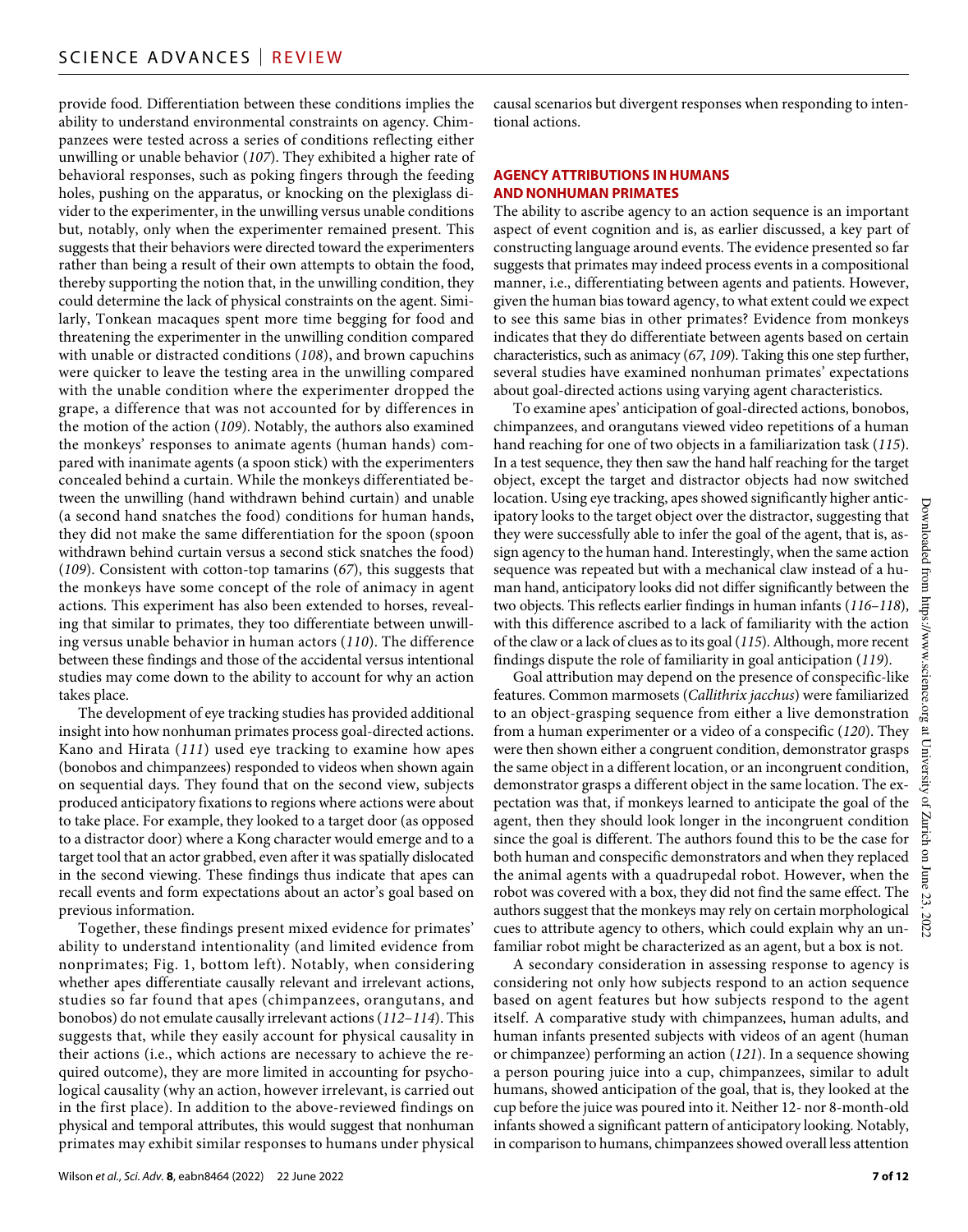to the agent's face and more attention to the patient (the cup) in the action sequence. A similar difference in attention to the face was found when a video of a chimpanzee performing an action was viewed, but this species difference was only significant in the video onset, before contact with the goal was made. Perhaps the most interesting finding of this paper is that human adults attended overall relatively longer to the agent's face when a goal-directed action was performed as compared to when a non–goal-directed action was performed. In contrast, chimpanzees did not show any such differentiation.

In a follow-up study, the authors examined how humans and chimpanzees differ in their attention patterns in comparative conditions where the goal is either achieved or not achieved (for example, pouring juice onto the table instead of into a cup) (*122*). They found that, in the condition where the goal was not achieved, i.e., the outcome was incongruent with the subjects' expectations of the action outcome, adult humans, but neither chimpanzees, young children (3.5 years), nor infants (12 months), exhibited an increase in gaze toward the agent's face following the action. This was not the case when the action was congruent. This suggests that, when adult humans encounter an unexpected action outcome, they look to the agent of the action for additional social cues. The authors suggest that this could provide evidence of species differences in implicit versus explicit understanding of goal-directed actions. That is, humans may attempt to understand why an action did not meet their expectations, which involves higher-level cognitive functions such as advanced perspective taking, abilities that may not be cognitively accessible for nonhuman apes. This interpretation fits with the findings of earlier studies that indicate that both apes and monkeys struggle to explicitly differentiate goal-directed and non–goal-directed actions (*102*–*105*).

The studies outlined so far in this section indicate the ability of nonhuman primates to detect social agents. But how is the agent identified in the first place? At the simplest level, agency may be encoded from motion (*61*, *123*). Movement is a primary source of information in humans to differentiate between animate and inanimate agents on the basis of pathway type (*124*). A visual bias for biological over nonbiological motion patterns is also evident in newborn infants (*125*) and visually naive chicks (*126*), suggesting that this may be an ancient and universal aspect of agency detection among animals. There are however species differences in how motion is processed: Mapping motion processing to cortical regions has revealed, for example, that humans have a larger area seemingly dedicated to the processing of motion, compared with monkeys [*Macaca* species; (*123*)].

In infants, a number of studies indicate that directed motion plays an important role in agent identification. Two-day-old infants looked longer toward actions that directed away from the body of an actor, when an object was present as compared to absent, suggesting an innate attentional bias toward goal-directed actions, which could help early on to determine agency (*97*). Similarly, 15- and 20-month-old infants exhibit better recall (measured through action imitation) for goal-directed actions (i.e., preceding a goal) than non–goal-directed actions (following the achievement of a goal) (*127*). Eight-month-old infants also appear to differentiate between continuous and discontinuous movement of launch displays (*23*). In addition, in 3- and 5-year-old children, younger, but not older, children looked longer when the agent and patient switched places in a dishabituation trial (an event sequence depicting the interaction of two balls) but only when the action sequence was in the correct

order (*12*). The authors interpreted this as evidence that the younger children could attribute intent in the correct, but not reverse, sequence order, whereas the older children could attribute intent in both sequence orders, which was reflected by their lack of differentiation between the two role-reversal sequences. Infants even differentiate moving animations as "agents" and "patients" based on motion direction (*13*), consistent with Michotte's (*22*) findings that people easily attribute causality even to simple action sequences. Indeed, evidence suggests that infants can identify an agent if it exhibits internal control over its actions (*128*). Seven-month-old children form different expectations about movement by animate and inanimate agents (*129*): In these scenarios, people changed their motion, either after coming into contact with another object (or person) or after stopping short of that contact. Infants looked longer in the no-contact condition when objects were depicted, but not people, suggesting that they discriminated animate from inanimate agents on the basis of changes in motion patterns.

It is clear, however, that motion alone is not enough to identify an agent since previous reports find a bias toward animacy (*95*), self-propulsion (*67*), directionality (*97*), and causality (*64*). What is not clear is to what extent a combination of these or additional variables play a role in agency detection. The nature of this detection may be very fine-tuned, as demonstrated using point-light displays (*130*). Point-light displays consist of several light dots placed around a body, which create the impression of that body, even when only the light dots are visible. People can accurately detect motion direction from a moving point-light display, and their accuracy tends to decrease below chance when the points are spatially scrambled. What is notable is that if all the body points except the feet are scrambled, people can still accurately detect motion direction, suggesting that specific features, such as feet, may be used as cues in identifying agents. An interesting investigation would therefore be to examine how subjects identify agents when certain features, such as the intensity or direction of an action, are manipulated.

Agency determination may also depend on nonvisible factors, such as a belief about who the agent is, in the absence of visual cues. In humans, manipulated beliefs are evidenced to result in altered behavior patterns (*98*). Participants were required to respond on a Simon task, where different colored targets are presented on either the left or right of the screen, and should be responded to with a left or right key press (e.g., green target, press left key, and red target, press right key). When there is incongruence between the side presented and the key required, reaction time slows. In this task, Tsai and colleagues (*98*) split the task so that the participant had to only respond to one color and a partner had to respond to the other. The subject believed that they were either working with a human partner or with a computer (in fact, in both instances, it was just a computer). While the condition of believed partner had no overall effect on response, participants were significantly slower to respond on the incongruent trials when they believed their partner to be a human, as opposed to a computer. The authors suggest that this points to social tuning of action planning, that is, perceiving intentionality of another's actions mediates one's own actions. Whether expected intentionality may be invoked here is debatable since the study focused on the believed interaction with a social or nonsocial agent but did not examine intentionality directly.

As we saw in the earlier section on event cognition, social and cultural variables influence language use in regard to agent description (*39*–*41*). Social variables are likely also a key aspect of agency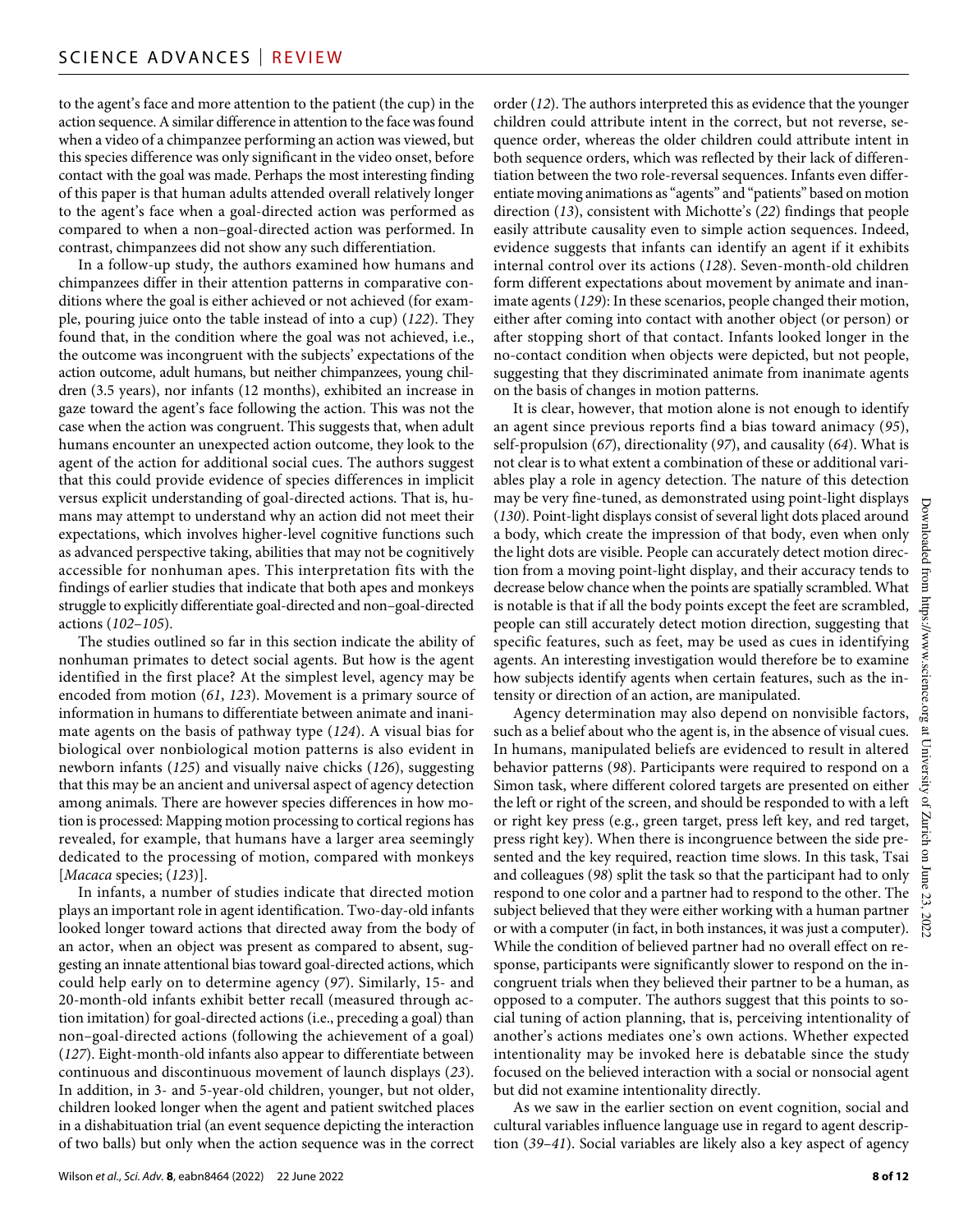detection, such as sex, age, and social status. For example, in species for whom rank plays an important role, any differentiation between an agent and a patient may be defined by their rank differences, such that attentional bias is attributed to a higher-ranking individual [e.g., (*131*)], regardless of their role as agent or patient in the event. Equally, one may find a stronger bias for own-species or own-sex agents compared with outgroups. Accordingly, these are variables that should be accounted for in any comparative assessment of the agency detection hypothesis.

In sum, the above studies suggest that the ability to identify an agent is likely not dependent on one variable but draws on multiple sources of information, such as animacy, motion, action type, and agent-specific features, including physical features, social variables, and internal beliefs (Fig. 1, bottom right). While it is highly possible that, similar to humans, other species will exhibit a visual bias to the agent (compared with the patient), this is likely dependent on the specific features that agents and patients exhibit. Social information, in particular, seems to be key in identifying, responding to, and contextualizing agents. However, it is clear that there is much still to understand about the role of social status in agency attribution. It would be especially important for future research to disentangle social, linguistic, and cultural overlaps, which may expose internal biases about traditional agent/patient roles. Indeed, since causality and its associated features seem to be at the basis of semantic role attribution, a first step to understanding agency attribution is to examine the role of low-level features on implicit responses by manipulating causal information. Given the possible important role of social status (*39*, *132*) and variables such as age and gender (*40*) in how people attribute agency, it could also be beneficial to examine cross-cultural differences in agency attribution depending on status asymmetries of, or social beliefs about, agents and patients.

#### **CONCLUSIONS AND FUTURE DIRECTIONS**

The above work encompasses discussion of primates' abilities to process physical causality, temporal information, social knowledge, intent, and features of agency. Given the parallels found between humans and nonhuman primates in these domains, the evidence leans in favor of the agency detection hypothesis, that is, that agentbased event decomposition is not unique to humans. We therefore conclude with the argument that the ability to distinguish semantic roles was a prerequisite for compositionality in human event expressions and emerged at least early on in the primate lineage or likely earlier. We propose that a basic neural framework to automatically detect low-level features found in causal relationships already occurred early on in the animal kingdom among species with bilateral symmetry. This provided the basis for later emergence of causal detection, orientation, and reasoning, which was likely driven by social factors: Given the strong role that sociality seems to play in agent detection and attending to goal-directed actions, it seems likely that social selection pressures and the need to keep track of social events drove the ability to represent agents and patients distinctly but jointly in event scenarios. Given some apparent differences between humans and apes in responding to agents (*122*), it is possible that humans have experienced divergent selection pressures for attention to events, alongside other cognitive developments, that ultimately allowed for language to evolve.

To build a clearer picture of the evolution of event cognition, we need to clarify the following points: (i) To what extent does event processing in nonhuman primates reflect event processing in humans? Are there interspecific parallels, or differences, in attentional differences to the agent versus the patient? (ii) How ancient is the agent/patient distinction, and did it develop further under social pressures? To answer this question, further research from a broader phylogenetic perspective would be required. (iii) What is the relative importance of physical and psychological causation in event cognition? Are these prerequisites to differentiating semantic roles within events? (iv) If other species exhibit event processing parallels with humans, then why do they communicate about events holistically, as opposed to syntactically? (v) To understand how event cognition developed in humans, one should also ask whether semantic role attribution precedes the development of language in ontogeny. (vi) Last, to fully understand the developmental processes of event cognition in humans, it would be important to assess how children with atypical social development, such as those on the autistic spectrum, process events.

Given these points, there are a number of steps that can be taken to expand on the current state of knowledge surrounding event cognition. The first step, following a traditional comparative cognition approach, is to directly test the agency detection hypothesis by examining event processing in our closest relatives, the great apes, and to draw direct comparisons with humans. Comparative research is Downloaded most productive if different species can be tested with ecologically relevant problems presented to them in a comparable way (*133*–*135*). Recent advances in eye tracking (*111*, *121*, *136*, *137*) and touchscreen technology (*66*, *138*, *139*) render such an approach both feafrom https://www.science. sible and simple to implement in a noninvasive setting. For example, eye tracking studies suggest that apes may be able to perform highlevel theory of mind assessments, such as understanding false belief, at an implicit level (*136*, *140*, *141*), and these implicit responses may also extend to Old World monkeys (*142*). These findings, which have advanced our understanding of apes' perceptions of others' actions through the use of eye tracking, indicate that exploring fine-grained ог species' differences in temporal event sequences is a promising avenue for understanding the evolution of event cognition. The use of  $\mathop{\mathrm{m}}$ touchscreens could expound on eye tracking by examining explicit University preferences (*66*) for agents or patients. One problem with many cognitive studies in primates is that they examine responses to human actors rather than to conspecifics, which could confound results (*143*). Thus, future research in event cognition should be sure to examine responses to species-specific stimuli. It should also avoid relying too on June 23. heavily on a pan-centric approach (*144*). Comparative work in apes could therefore be complemented with studies that examine links between event processing and simple syntactic communication, such as in birds [e.g., (*145*)], as well as drawing comparisons between social and asocial species from different taxa. Last, choosing a paradigm that is easily implementable across different species (such as eye tracking) provides a fully comparative approach to examining directly the similarities and differences that can be seen when viewing events in individuals of different species, ages, and abilities.

#### **REFERENCES AND NOTES**

- 1. J. M. Zacks, Event perception and memory. *Rev. Psychol.* **71**, 165–191 (2020).
- 2. J. H. Greenberg, Some universals of grammar with particular reference to the order of meaningful elements, in *Universals of Language*, J. H. Greenberg, Ed. (MIT Press, 1963), pp. 73–113.
- 3. C. J. Fillmore, The case for case, in *Universals in Linguistic Theory*, E. Bach, R. T. Harms, Eds. (Holt, Rinehart & Winston, 1968).
- 4. B. Bickel, Grammatical relations typology, in *The Oxford Handbook of Language Typology*, J. J. Song, Ed. (Oxford Univ. Press, 2011), pp. 399–444.

Downloaded from https://www.science.org at University of Zurich on June 23, 2022

 $\Omega$ Zurich

2022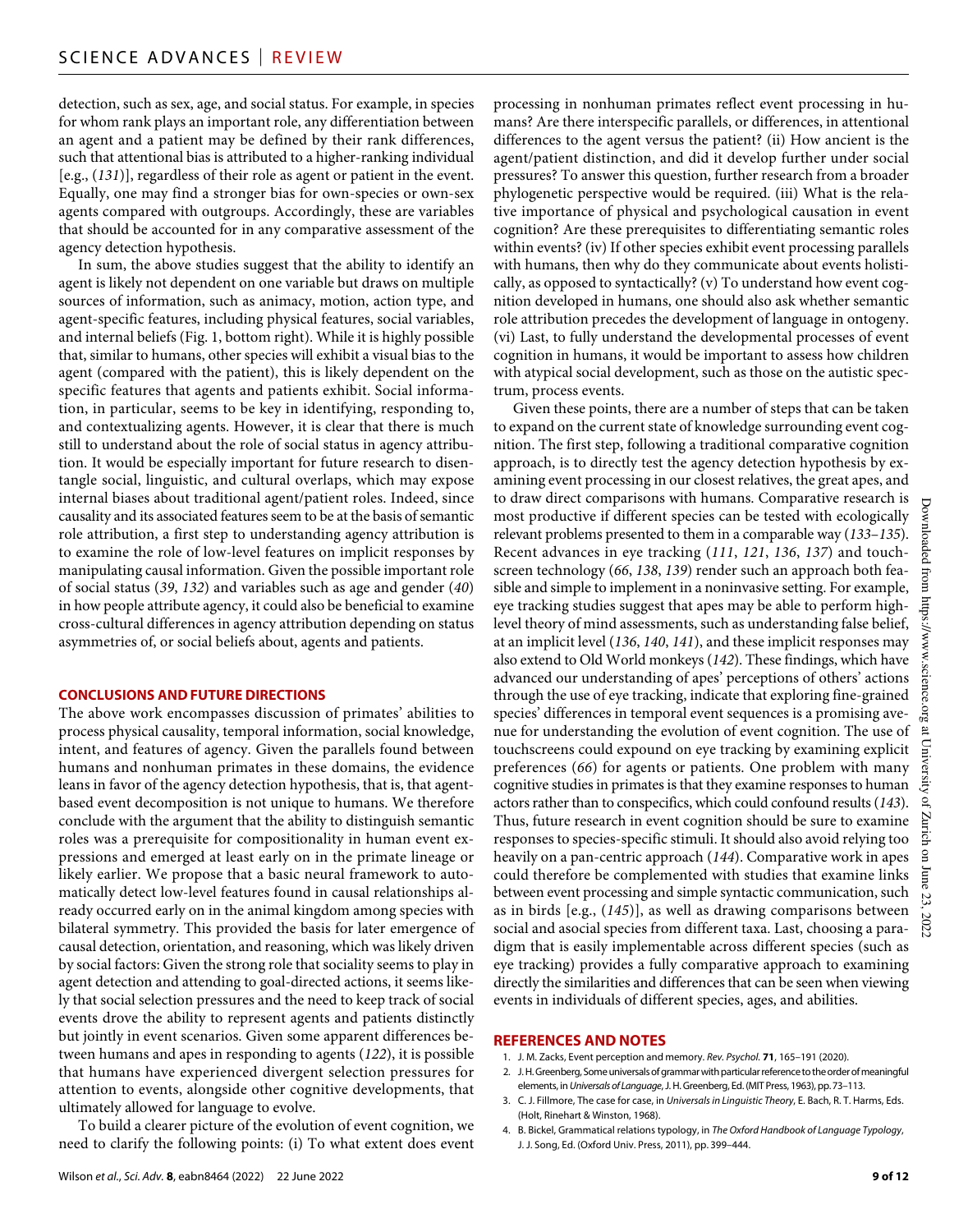- 5. M. S. Dryer, Order of subject, object, and verb, in *The World Atlas of Language Structures Online*, M. S. Dryer, M. Haspelmath, Eds. (Max-Planck-Institut für Evolutionäre Anthropologie, 2013).
- 6. L. Rissman, A. Majid, Thematic roles: Core knowledge or linguistic construct? *Psychon. Bull. Rev.* **26**, 1850–1869 (2019).
- 7. A. Webb, A. Knott, M. R. Macaskill, Eye movements during transitive action observation have sequential structure. *Acta Psychol. (Amst)* **133**, 51–56 (2010).
- 8. F. Wilson, A. Papafragou, A. Bunger, J. Trueswell, Rapid extraction of event participants in caused motion events, in *Proceedings of the Annual Meeting of the Cognitive Science* (eScholarship, 2011), pp. 1206–1211.
- 9. S. Sauppe, E. Norcliffe, A. E. Konopka, R. D. van Valin, S. C. Levinson, Dependencies first: Eye tracking evidence from sentence production in Tagalog, in *Proceedings of the 35th Annual Meeting of the Cognitive Science Society*, M. Knauff, M. Pauen, N. Sebanz, I. Wachsmuth, Eds. (eScholarship, 2013), pp. 1265–1270.
- 10. A. Papafragou, J. Hulbert, J. Trueswell, Does language guide event perception? Evidence from eye movements. *Cognition* **108**, 155–184 (2008).
- 11. S. Sauppe, M. Flecken, Speaking for seeing: Sentence structure guides visual event apprehension. *Cognition* **206**, 104516 (2021).
- 12. V. Dasser, I. Ulbaek, D. Premack, The perception of intention. *Science* **243**, 365–367 (1989).
- 13. M. Galazka, P. Nyström, Infants' preference for individual agents within chasing interactions. *J. Exp. Child Psychol.* **147**, 53–70 (2016).
- 14. D. Kemmerer, The cross-linguistic prevalence of SOV and SVO word orders reflects the sequential and hierarchical representation of action in Broca's area. *Lang. Linguist. Compass* **6**, 50–66 (2012).
- 15. C. Sinha, P. Gärdenfors, Time, space, and events in language and cognition: A comparative view. *Ann. N. Y. Acad. Sci.* **1326**, 72–81 (2014).
- 16. K. Zuberbühler, Evolutionary roads to syntax. *Anim. Behav.* **151**, 259–265 (2019).
- 17. C. J. Fillmore, Frame semantics, in *Linguistics in the Morning Calm* (Hanshin Publishing Co, 1982), pp. 111–37.
- 18. D. R. Dowty, *Word Meaning and Montague Grammar* (Reidel, 1979).
- 19. M. D. Hauser, N. Chomsky, W. T. Fitch, The faculty of language: What is it, who has it, and how did it evolve? *Science* **298**, 1569–1579 (2002).
- 20. S. Kirby, Culture and biology in the origins of linguistic structure. *Psychon. Bull. Rev.* **24**, 118–137 (2017).
- 21. M. Christiansen, N. Chater, Language as shaped by the brain. *Behav. Brain Sci.* **31**, 489–509 (2008).
- 22. A. Michotte, *The Perception of Causality* (Basic Books, 1963).
- 23. A. M. Leslie, The perception of causality in infants. *Perception* **11**, 173–186 (1982).
- 24. B. J. Scholl, P. D. Tremoulet, Perceptual causality and animacy. *Trends Cogn. Sci.* **4**, 299–309 (2000).
- 25. P. Moors, J. Wagemans, L. De-Wit, Causal events enter awareness faster than non-causal events. *PeerJ.* **5**, e2932 (2017).
- 26. E. C. Tecwyn, C. Bechlivanidis, D. Lagnado, C. Hoerl, S. Lorimer, E. Blakey, T. McCormack, M. J. Buehner, Causality influences children's and adults' experience of temporal order. *Dev. Psychol.* **56**, 739–755 (2020).
- 27. A. Hafri, C. Firestone, The perception of relations. *Trends Cogn. Sci.* **25**, 475–492 (2021).
- 28. J. Gerwien, M. Flecken, First things first? Top-down influences on event apprehension, in *Proceedings of the 38th Annual Meeting of the Cognitive Science Society*, A. Papafragou, D. Grodner, D. Mirman, J. C. Trueswell, Eds. (Max Planck Institute for Psycholinguistics, 2016), pp. 2633–2638.
- 29. C. Dobel, H. Gumnior, J. Bölte, P. Zwitserlood, Describing scenes hardly seen. *Acta Psychol. (Amst)* **125**, 129–143 (2007).
- 30. A. Hafri, A. Papafragou, J. C. Trueswell, Getting the gist of events: Recognition of two-participant actions from brief displays. *J. Exp. Psychol.* **142**, 880–905 (2013).
- 31. A. Hafri, J. C. Trueswell, B. Strickland, Encoding of event roles from visual scenes is rapid, spontaneous, and interacts with higher-level visual processing. *Cognition* **175**, 36–52 (2018).
- 32. A. Jessop, F. Chang, Thematic role information is maintained in the visual object-tracking system. *Q. J. Exp. Psychol.* **73**, 146–163 (2020).
- 33. E. Ünal, C. Richards, J. C. Trueswell, A. Papafragou, Representing agents, patients, goals and instruments in causative events: A cross-linguistic investigation of early language and cognition. *Dev. Sci.* **24**, e13116 (2021).
- 34. E. S. Spelke, K. D. Kinzler, Core knowledge. *Dev. Sci.* **1**, 89–96 (2007).
- 35. D. J. Napoli, R. Sutton-spence, Order of the major constituents in sign languages: Implications for all language. *Front. Psychol.* **5**, 376 (2014).
- 36. B. Bickel, A. Witzlack-Makarevich, K. K. Choudhary, M. Schlesewsky, I. Bornkessel-Schlesewsky, The neurophysiology of language processing shapes the evolution of grammar: Evidence from case marking. *PLOS ONE* **10**, e0132819 (2015).
- 37. S. DeLancey, An interpretation of split ergativity and related patterns. *Language* **57**, 626–657 (1981).
- 38. S. Kuno, *Functional Syntax: Anaphora, Discourse and Empathy* (University of Chicago Press, 1987).
- 39. A. Duranti, *From Grammar to Politics: Linguistic Anthropology in a Western Samoan Village* (University of California Press, 1994).
- 40. M. Formanowicz, J. Roessel, C. Suitner, A. Maass, Verbs as linguistic markers of agency: The social side of grammar. *Eur. J. Soc. Psychol.* **47**, 566–579 (2017).
- 41. M. W. Morris, K. Peng, Culture and cause: American and Chinese attributions for social and physical events. *J. Pers. Soc. Psychol.* **67**, 949–971 (1994).
- 42. P. Wolff, K. J. Holmes, Linguistic relativity. *Wiley Interdiscip. Rev. Cogn. Sci.* **2**, 253–265 (2011).
- 43. S. C. Levinson, From outer to inner space: Linguistic categories and non-linguistic thinking, in *Language and Conceptualization*, J. Nuyts, E. Pederson, Eds (Cambridge Univ. Press, 1997), pp. 13–45.
- 44. S. Goldin-meadow, C. Mylander, Spontaneous sign systems created by deaf children in two cultures. *Nature* **391**, 279–281 (1998).
- 45. A. A. Ivanova, Z. Mineroff, V. Zimmerer, N. Kanwisher, R. Varley, E. Fedorenko, The language network is recruited but not required for nonverbal event semantics. *Neurobiol. Lang.* **2**, 176–201 (2021).
- 46. H. Hwang, E. Kaiser, The role of the verb in grammatical function assignment in English and Korean. *J. Exp. Psychol.* **40**, 1363–1376 (2014).
- 47. M. Flecken, J. Gerwien, M. Carroll, C. von Stutterheim, Analyzing gaze allocation during language planning: A cross-linguistic study on dynamic events. *Lang. Cogn.* **7**, 138–166 (2015).
- 48. S. Sauppe, C. K. Kamal, N. Giroud, D. E. Blasi, E. Norcliffe, S. Bhattamishra, M. Gulati, A. Egurtzegi, I. Bornkessel-Schlesewsky, M. Meyer, B. Bickel, Neural signatures of syntactic variation in speech planning. *PLOS Biol.* **19**, e3001038 (2021).
- 49. F. Ferreira, G. Rehrig, Linearisation during language production: Evidence from scene meaning and saliency maps. *Lang. Cogn. Neurosci.* **34**, 1129–1139 (2019).
- 50. F. S. Haupt, M. Schlesewsky, D. Roehm, A. D. Friederici, I. Bornkessel-schlesewsky, The status of subject–object reanalyses in the language comprehension architecture. *J. Memory Lang.* **59**, 54–96 (2008).
- 51. S. B. Demiral, M. Schlesewsky, I. Bornkessel-schlesewsky, On the universality of language comprehension strategies: Evidence from Turkish. *Cognition* **106**, 484–500 (2008).
- 52. L. Wang, M. Schlesewsky, B. Bickel, I. Bornkessel-Schleswsky, Exploring the nature of the 'subject'-preference: Evidence from the online comprehension of simple sentences in Mandarin Chinese. *Lang. Cogn. Process.* **24**, 1180–1226 (2009).
- 53. A. L. Jouen, T. M. Ellmore, C. J. Madden, C. Pallier, P. F. Dominey, J. Ventre-Dominey, Beyond the word and image: Characteristics of a common meaning system for language and vision revealed by functional and structural imaging. *Neuroimage* **106**, 72–85 (2015).
- 54. Z. Hu, H. Yang, Y. Yang, S. Nishida, C. Madden-Lombardi, J. Ventre-Dominey, P. F. Dominey, K. Ogawa, Common neural system for sentence and picture comprehension across languages: A Chinese–Japanese bilingual study. *Front. Hum. Neurosci.* **13**, 380 (2019).
- 55. J. Feldman, S. Narayanan, Embodied meaning in a neural theory of language. *Brain Lang.* **89**, 385–392 (2004).
- 56. S. M. Frankland, J. D. Greene, An architecture for encoding sentence meaning in left mid-superior temporal cortex. *Proc. Natl. Acad. Sci. U.S.A.* **112**, 11732–11737 (2015).
- 57. G. Thierry, C. J. Price, Dissociating verbal and nonverbal conceptual processing in the human brain. *J. Cogn. Neurosci.* **18**, 1018–1028 (2006).
- 58. S. Goldin-Meadow, Thought before language: Do we think ergative? in *Language in Mind: Advances in the Study of Language and Thought*, D. Gentner, S. Goldin-Meadow, Eds. (MIT Press, 2003), pp. 493–522.
- M. C. Macdonald, How language production shapes language form and comprehension. *Front. Psychol.* **4**, 226 (2013).
- 60. I. Meir, M. Aronoff, C. Börstell, S. Hwang, D. Ilkbasaran, I. Kastner, R. Lepic, A. L. Ben-Basat, C. Padden, W. Sandler, The effect of being human and the basis of grammatical word order: Insights from novel communication systems and young sign languages. *Cognition* **158**, 189–207 (2017).
- 61. U. Frith, C. Frith, The social brain: Allowing humans to boldly go where no other species has been. *Philos. Trans. R. Soc. B Biol. Sci.* **365**, 165–176 (2010).
- 62. M. G. Paulin, J. Cahill-lane, Events in early nervous system evolution. *Topics Cogn. Sci.* **13**, 25–44 (2021).
- 63. P. Cisek, Resynthesizing behavior through phylogenetic refinement. *Atten. Percept. Psychophys.* **81**, 2265–2287 (2019).
- 64. E. Mascalzoni, L. Regolin, G. Vallortigara, Innate sensitivity for self-propelled causal agency in newly hatched chicks. *Proc. Natl. Acad. Sci. U.S.A.* **107**, 4483–4485 (2010).
- 65. J. Abdai, B. Ferdinandy, Perception of animacy in dogs and humans. *Biol. Lett.* **13**, 20170156 (2017).
- 66. V. A. D. Wilson, C. Kade, J. Fischer, Testing the relationship between looking time and choice preference in long-tailed macaques. *Anim. Behav. Cogn.* **8**, 351–375 (2021).
- 67. M. D. Hauser, A nonhuman primate's expectations about object motion and destination: The importance of self-propelled movement and animacy. *Dev. Psychol.* **1**, 31–37 (1998).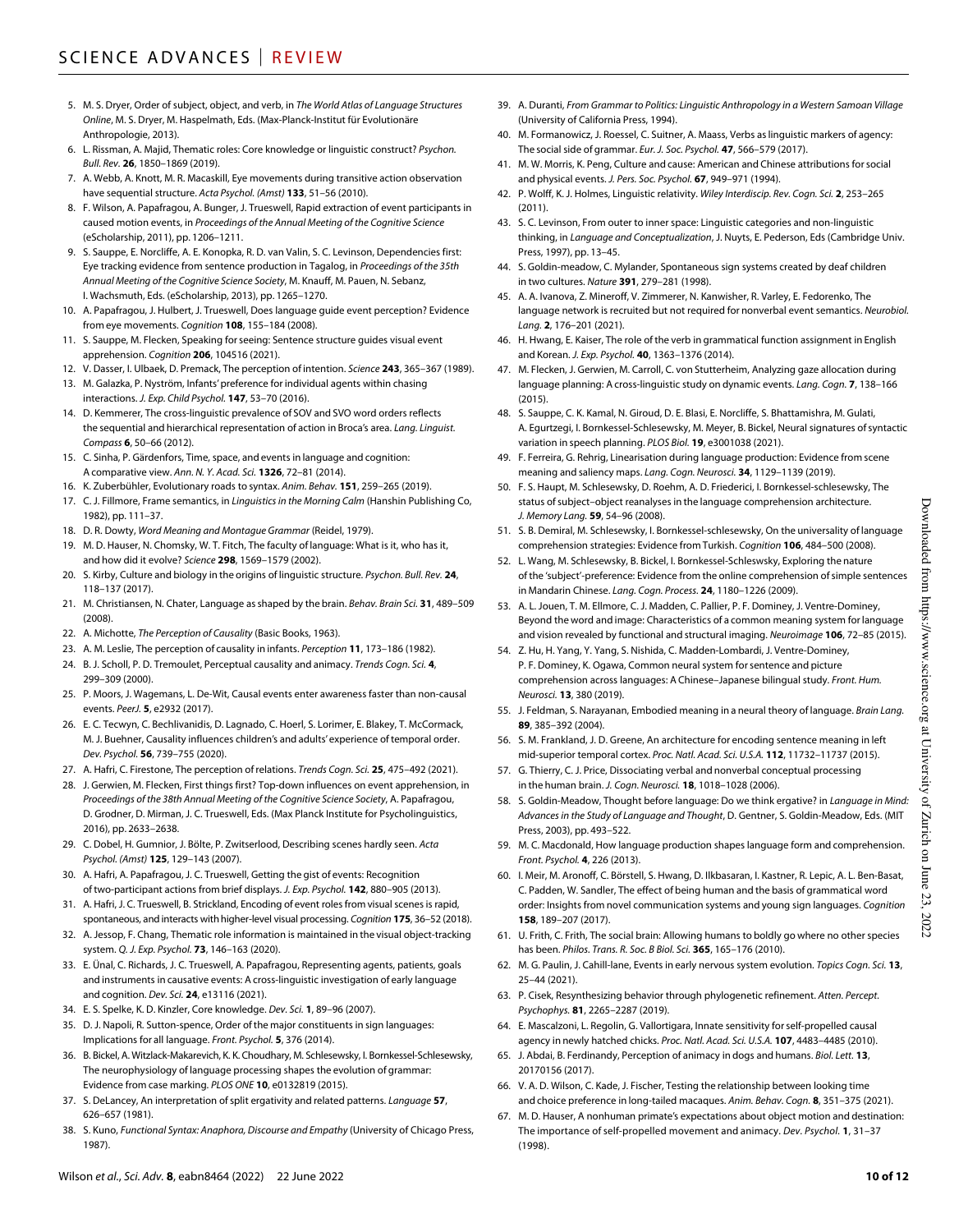- 68. M. J. Rochat, E. Serra, L. Fadiga, V. Gallese, The evolution of social cognition: Goal familiarity shapes monkeys' action understanding. *Curr. Biol.* **18**, 227–232 (2008).
- 69. J. N. Wood, D. D. Glynn, M. D. Hauser, The uniquely human capacity to throw evolved from a non-throwing primate: An evolutionary dissociation between action and perception. *Biol. Lett.* **3**, 360–365 (2007).
- 70. J. N. Wood, D. D. Glynn, M. D. Hauser, Rhesus monkeys' understanding of actions and goals. *Soc. Neurosci.* **3**, 60–68 (2008).
- 71. T. Cacchione, J. Call, Do gorillas (Gorilla gorilla) and orangutans (Pongo pygmaeus) fail to represent objects in the context of cohesion violations? *Cognition* **116**, 193–203 (2010).
- 72. Y. Munakata, L. R. Santos, E. S. Spelke, M. D. Hauser, R. C. O. Reilly, Visual representation in the wild: How rhesus monkeys parse objects. *J. Cogn. Neurosci.* **13**, 44–58 (2001).
- 73. E. W. Cheries, S. R. Mitroff, K. Wynn, B. J. Scholl, Cohesion as a constraint on object persistence in infancy. *Dev. Sci.* **11**, 427–432 (2008).
- 74. T. Cacchione, H. Krist, Recognizing impossible object relations: Intuitions about support in chimpanzees (Pan troglodytes). *J. Comp. Psychol.* **118**, 140–148 (2004).
- 75. C. Murai, M. Tanaka, M. Sakagami, Physical intuitions about support relations in monkeys (Macaca fuscata) and apes (Pan troglodytes). *J. Comp. Psychol.* **125**, 216–226 (2011).
- 76. A. Needham, R. Baillargeon, Intuitions about support in 4.5-month-old infants. *Cognition* **47**, 121–148 (1993).
- 77. S. O'Connell, R. I. M. Dunbar, The perception of causality in chimpanzees (Pan spp.). *Anim. Cogn.* **8**, 60–66 (2005).
- 78. A. Dickinson, D. Shanks Instrumental action and causal representation, in *Causal Cognition: A Multidisciplinary Debate*, D. Sperber, D. Premack, A. J. Premack, Eds. (Oxford Univ. Press, 1996), pp. 5–25.
- 79. H. Kummer, Causal knowledge in animals, in *Causal Cognition: A Multidisciplinary Debate,* D. Sperber, D. Premack, A. J. Premack, Eds. (Oxford Univ. Press; 1996), pp. 26–39.
- 80. L. Wang, S. Zuo, Y. Cai, B. Zhang, H. Wang, Y. Zhou, S. C. Kwok, Fallacious reversal of event-order during recall reveals memory reconstruction in rhesus monkeys. *Behav. Brain Res.* **394**, 112830 (2020).
- 81. G. Martin-Ordas, D. Haun, F. Colmenares, J. Call, Keeping track of time: Evidence for episodic-like memory in great apes. *Anim. Cogn.* **13**, 331–340 (2010).
- 82. M. Donald, The slow process: A hypothetical cognitive adaptation for distributed cognitive networks. *J. Physiol.* **101**, 214–222 (2007).
- 83. D. L. Cheney, R. M. Seyfarth, J. B. Silk, The responses of female baboons (Papio cynocephalus ursinus) to anomalous social interactions: Evidence for causal reasoning? *J. Comp. Psychol.* **109**, 134–141 (1995).
- 84. R. M. Seyfarth, D. L. Cheney, T. J. Bergman, Primate social cognition and the origins of language. *Trends Cogn. Sci.* **9**, 264–266 (2005).
- 85. T. J. Bergman, J. C. Beehner, D. L. Cheney, R. M. Seyfarth, Hierarchical classification by rank and kinship in baboons. *Science* **302**, 1234–1236 (2003).
- 86. K. E. Slocombe, T. Kaller, J. Call, K. Zuberbuehler, Chimpanzees extract social information from agonistic screams. *PLOS ONE* **5**, e11473 (2010).
- 87. A. M. Overduin-de Vries, F. A. A. Bakker, B. M. Spruijt, E. H. M. Sterck, Male long-tailed macaques (Macaca fascicularis) understand the target of facial threat. *Am. J. Primatol.* **78**, 720–730 (2016).
- 88. Z. Clay, L. Ravaux, F. de Waal, K. Zuberbühler, Bonobos (Pan paniscus) vocally protest against violations of social expectations. *J. Comp. Psychol.* **130**, 44–54 (2016).
- 89. C. R. Von Rohr, C. P. van Schaik, A. Kissling, J. M. Burkart, Chimpanzees' bystander reactions to infanticide an evolutionary precursor of social norms? *Hum Nat.* **26**, 143–160  $(2015)$
- 90. R. McFarland, H. Roebuck, Y. Yan, B. Majolo, W. Li, K. Guo, Social interactions through the eyes of macaques and humans. *PLOS ONE* **8**, e56437 (2013).
- 91. B. M. Waller, J. Whitehouse, J. Micheletta, Macaques can predict social outcomes from facial expressions. *Anim. Cogn.* **19**, 1031–1036 (2016).
- 92. L. H. Howard, K. E. Wagner, A. L. Woodward, S. R. Ross, L. M. Hopper, Social models enhance apes' memory for novel events. *Sci. Rep.* **7**, 40926 (2017).
- 93. L. H. Howard, A. L. Woodward, Human actions support infant memory. *J. Cogn. Dev.* **20**, 772–789 (2019).
- 94. L. H. Howard, C. Festa, E. Lonsdorf, M. College, Through their eyes: The influence of social models on attention and memory in capuchin monkeys (Sapajus apella). *J. Comp. Psychol.* **132**, 210–219 (2018).
- 95. J. New, L. Cosmides, J. Tooby, Category-specific attention for animals reflects ancestral priorities, not expertise. *Proc. Natl. Acad. Sci. U.S.A.* **104**, 16598–16603 (2007).
- 96. M. H. Ferkin, A. Combs, J. DelBarco-Trillo, A. A. Pierce, S. Franklin, Meadow voles, Microtus pennsylvanicus, have the capacity to recall the "what", "where", and "when" of a single past event. *Anim. Cogn.* **11**, 147–159 (2008).
- 97. L. Craighero, I. Leo, C. Umiltà, F. Simion, Newborns' preference for goal-directed actions. *Cognition* **120**, 26–32 (2011).
- 98. C. Tsai, W. Kuo, D. L. Hung, O. J. L. Tzeng, Action co-representation is tuned to other humans. *J. Cogn. Neurosci.* **20**, 2015–2024 (2008).
- 99. J. Smortchkova, Seeing goal-directedness: A case for social perception. *Br. J. Philos. Sci.* **71**, 855–879 (2020).
- 100. M. Tomasello, J. Call, J. Warren, G. T. Frost, M. Carpenter, K. Nagell, The ontogeny of chimpanzee gestural signals. *Evol. Commun.* **1**, 223–259 (1997).
- 101. D. C. Dennett, Intentional systems. *J. Philos.* **68**, 87–106 (1971).
- 102. D. J. Povinelli, H. K. Perilloux, J. E. Reaux, D. T. Bierschwale, Young and juvenile chimpanzees' (Pan troglodytes) reactions to intentional versus accidental and inadvertent actions. *Behav. Processes* **42**, 205–218 (1998).
- 103. J. Call, M. Tomasello, Distinguishing intentional from accidental actions in orangutans (Pongo pygmaeus), chimpanzees (Pan troglodytes) and human children (Homo sapiens). *J. Comp. Psychol.* **112**, 192–206 (1998).
- 104. J. N. Wood, D. D. Glynn, B. C. Phillips, M. D. Hauser, The perception of rational, goal-directed action in nonhuman primates. *Science* **317**, 1402–1405 (2007).
- 105. M. Costes-Thiré, M. Levé, P. Uhlrich, C. Pasquaretta, A. de Marco, B. Thierry, Evidence that monkeys (Macaca tonkeana and Sapajus apella) read moves, but no evidence that they read goals. *J. Comp. Psychol.* **129**, 304–310 (2015).
- 106. D. Buttelmann, S. Schütte, M. Carpenter, J. Call, M. Tomasello, Great apes infer others' goals based on context. *Anim. Cogn.* **15**, 1037–1053 (2012).
- 107. J. Call, B. Hare, M. Carpenter, M. Tomasello, Unwillingversus "unable": Chimpanzees' understanding of human intentional action. *Dev. Sci.* **7**, 488–498 (2004).
- 108. C. Canteloup, H. Meunier, Unwillingversus "unable": Tonkean macaques' understanding of human goal-directed actions. *PeerJ.* **5**, e3227 (2017).
- 109. W. Phillips, J. L. Barnes, N. Mahajan, M. Yamaguchi, L. R. Santos, Unwillingversus "unable": Capuchin monkeys' (Cebus apella) understanding of human intentional action. *Dev. Sci.* **12**, 938–945 (2009).
- 110. M. Trösch, E. Bertin, L. Calandreau, R. Nowak, L. Lansade, Unwilling or willing but unable: Can horses interpret human actions as goal directed? *Anim. Cogn.* **23**, 1035–1040 (2020).
- 111. F. Kano, S. Hirata, Great apes make anticipatory looks based on long-term memory of single events. *Curr. Biol.* **25**, 2513–2517 (2015).
- 112. V. Horner, A. Whiten, Causal knowledge and imitation/emulation switching in chimpanzees (Pan troglodytes) and children (Homo sapiens). *Anim. Cogn.* **8**, 164–181 (2005).
- 113. M. Nielsen, E. W. E. Susianto, Failure to find over-imitation in captive orangutans (*Pongo pygmaeus*): Implications for our understanding of cross-generation information transfer, in *Developmental Psychology*, J. Håkansson, Eds. (Nova Science Publishers, 2010). pp. 153–67.
- 114. Z. Clay, C. Tennie, Is overimitation a uniquely human phenomenon? Insights from human children as compared to bonobos. *Child Dev.* **89**, 1535–1544 (2018).
- 115. F. Kano, J. Call, Great apes generate goal-based action predictions: An eye-tracking study. *Psychol. Sci.* **25**, 1691–1698 (2014).
- 116. A. L. Woodward, Infants selectively encode the goal object of an actor's reach. *Cognition* **69**, 1–34 (1998).
- 117. M. M. Daum, G. Gredebäck, The development of grasping comprehension in infancy: Covert shifts of attention caused by referential actions. *Exp. Brain Res.* **208**, 297–307 (2011).
- 118. E. N. Cannon, A. L. Woodward, Infants generate goal-based action predictions. *Dev. Sci.* **15**, 292–298 (2012).
- 119. K. Ganglmayer, M. Attig, M. M. Daum, M. Paulus, Infants' perception of goal-directed actions: A multi-lab replication reveals that infants anticipate paths and not goals. *Infant Behav. Dev.* **57**, 101340 (2019).
- 120. A. Kupferberg, S. Glasauer, J. M. Burkart, Do robots have goals? How agent cues influence action understanding in non-human primates. *Behav. Brain Res.* **246**, 47–54 (2013).
- 121. M. Myowa-Yamakoshi, C. Scola, S. Hirata, Humans and chimpanzees attend differently to goal-directed actions. *Nat. Commun.* **3**, 693 (2012).
- 122. M. Myowa-Yamakoshi, C. Yoshida, S. Hirata, Humans but not chimpanzees vary face-scanning patterns depending on contexts during action observation. *PLOS ONE* **10**, 1–15 (2015).
- 123. Z. Kourtzi, B. Krekelberg, R. J. A. van Wezel, Linking form and motion in the primate brain. *Trends Cogn. Sci.* **12**, 230–236 (2008).
- 124. R. Gelman, F. Durgin, L. Kaufman, Distinguishing between animates and inanimates: Not by motion alone, in *Causal Cognition: A Multidisciplinary Debate*, D. Sperber, D. Premack, A. J. Premack, Eds. (Clarendon Press, 1996).
- 125. F. Simion, L. Regolin, H. Bulf, A predisposition for biological motion in the newborn baby. *Proc. Natl. Acad. Sci. U.S.A.* **105**, 809–813 (2008).
- 126. G. Vallortigara, L. Regolin, F. Marconato, Visually inexperienced chicks exhibit spontaneous preference for biological motion patterns. *PLoS Biol.* **3**, e208 (2005).
- 127. L. L.Travis, Goal-based organization of event memory in toddlers, in *Developmental Spans in Event Comprehension and Representation: Bridging Fictional and Actual Events*, P. van den Broek, P. J. Bauer, T. Bourg, Eds. (Lawrence Erlbaum Associates Inc., 1997), pp. 111–138.
- 128. R. Baillargeon, R. M. Scott, L. Bian, Psychological reasoning in infancy. *Annu. Rev. Psychol.* **67**, 159–186 (2016).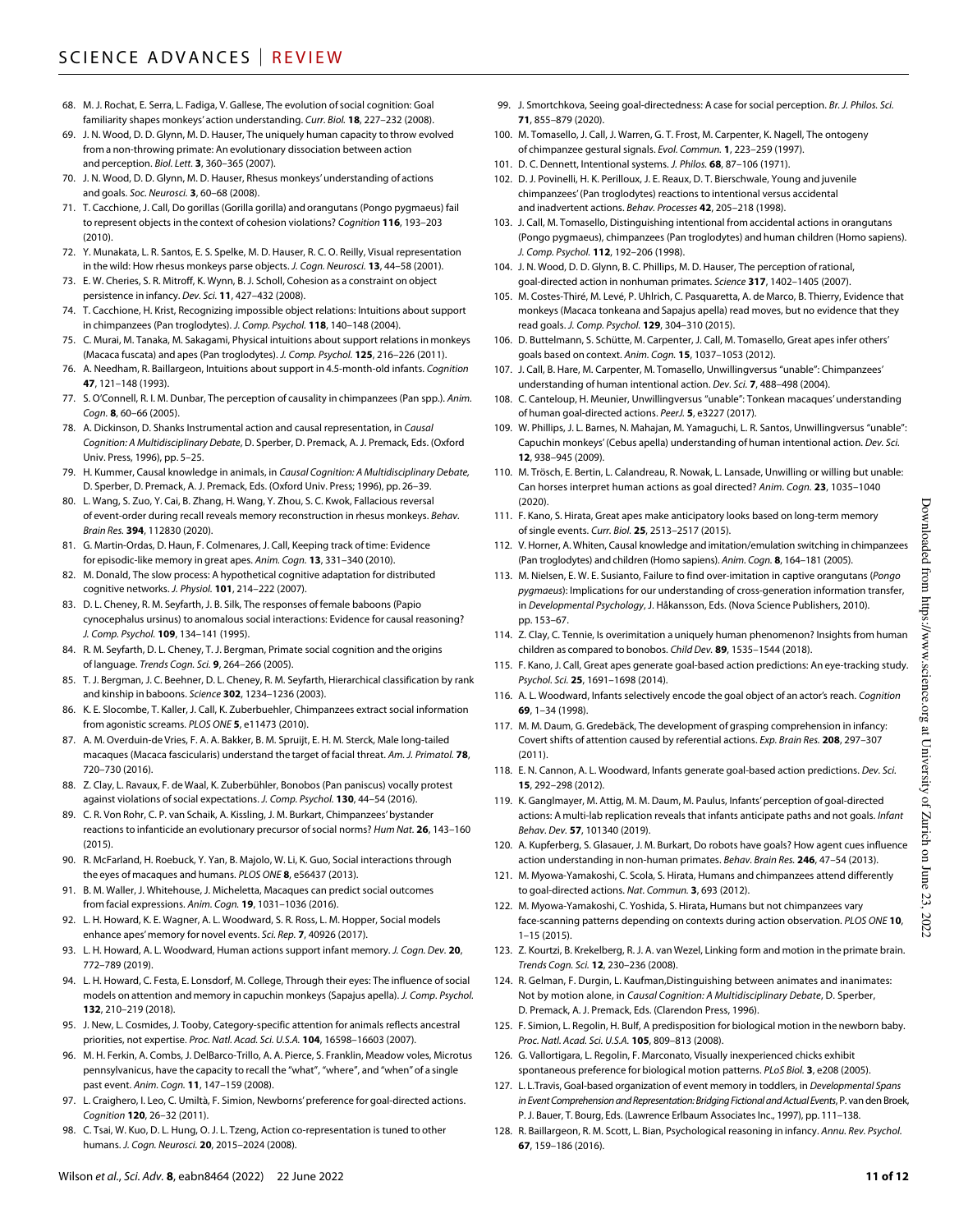- 129. A. Woodward, A. Phillips, E. S. Spelke, Infants' expectations about the motions of inanimate vs. animate objects, in *Proceedings of the Cognitive Science Society* (Erlbaum; 1993).
- 130. N. F. Troje, C. Westhoff, The inversion effect in biological motion perception: Evidence for a 'life detector?'. *Curr. Biol.* **16**, 821–824 (2006).
- 131. L. S. Lewis, F. Kano, J. M. G. Stevens, J. G. Dubois, J. Call, C. Krupenye, Bonobos and chimpanzees preferentially attend to familiar members of the dominant sex. *Anim. Behav.* **177**, 193–206 (2021).
- 132. C. N. DeWall, J. K. Maner, High status men (but not women) capture the eye of the beholder. *Evolutionary Psychology.* **6**, 328–341 (2008).
- 133. E. Herrmann, J. Call, M. V. Hernandez-Lloreda, B. Hare, M. Tomasello, Humans have evolved specialized skills of social cognition: The cultural intelligence hypothesis. *Science* **317**, 1360–1366 (2007).
- 134. E. L. Maclean, B. Hare, C. L. Nunn, E. Addessi, F. Amici, R. C. Anderson, F. Aureli, J. M. Baker, A. E. Bania, A. M. Barnard, N. J. Boogert, E. M. Brannon, E. E. Bray, J. Bray, L. J. N. Brent, J. M. Burkart, J. Call, J. F. Cantlon, L. G. Cheke, N. S. Clayton, M. M. Delgado, L. J. Di Vincenti, K. Fujita, E. Herrmann, C. Hiramatsu, L. F. Jacobs, K. E. Jordan, J. R. Laude, K. L. Leimgruber, E. J. E. Messer, A. C. de A. Moura, L. Ostojić, A. Picard, M. L. Platt, J. M. Plotnik, F. Range, S. M. Reader, R. B. Reddy, A. A. Sandel, L. R. Santos, K. Schumann, A. M. Seed, K. B. Sewall, R. C. Shaw, K. E. Slocombe, Y. Su, A. Takimoto, J. Tan, R. Tao, C. P. van Schaik, Z. Virányi, E. Visalberghi, J. C. Wade, A. Watanabe, J. Widness, J. K. Young, T. R. Zentall, Y. Zhao, The evolution of self-control. *Proc. Natl. Acad. Sci. U.S.A.* , E2140–E2148 (2014).
- 135. M. Primates, D. M. Altschul, M. J. Beran, M. Bohn, J. Call, S. J. Duguid, C. L. Egelkamp, C. Fichtel, J. Fischer, M. Flessert, D. Hanus, D. B. M. Haun, L. M. Haux, R. A. Hernandez-Aguilar, E. Herrmann, L. M. Hopper, M. Joly, F. Kano, S. Keupp, A. P. Melis, A. M. Rodrigo, S. R. Ross, A. Sánchez-Amaro, Y. Sato, V. Schmitt, M. K. Schweinfurth, A. M. Seed, D. Taylor, C. J. Völter, E. Warren, J. Watzek, Establishing an infrastructure for collaboration in primate cognition research. *PLOS ONE* **14**, e0223675 (2019).
- 136. C. Krupenye, F. Kano, S. Hirata, J. Call, M. Tomasello, Great apes anticipate that other individuals will act according to false beliefs. *Science* **354**, 110–114 (2016).
- 137. L. M. Hopper, R. A. Gulli, L. H. Howard, F. Kano, C. Krupenye, A. M. Ryan, A. Paukner, The application of noninvasive, restraint-free eye-tracking methods for use with nonhuman primates. *Behav. Res. Methods* , 1003–1030 (2021).
- 138. L. Parr, W. D. Hopkins, F. B. de Waal, The perception of facial expressions by *chimpanzees, Pan troglodytes*. *Evol. Commun.* **2**, 1–23 (1998).
- 139. C. L. Egelkamp, S. R. Ross, A review of zoo-based cognitive research using touchscreen interfaces. *Zoo Biol.* , 220–235 (2019).
- 140. C. Krupenye, F. Kano, S. Hirata, J. Call, C. Krupenye, A test of the submentalizing hypothesis: Apes' performance in a false belief task inanimate control. *Commun. Integr. Biol.* **10**, 1–5 (2017).
- 141. F. Kano, C. Krupenye, S. Hirata, J. Call, Eye tracking uncovered great apes' ability to anticipate that other individuals will act according to false beliefs. *Commun. Integr. Biol.* **10**, 1–7 (2017).
- 142. T. Hayashi, R. Akikawa, K. Kawasaki, J. Egawa, T. Minamimoto, K. Koboyashi, S. Kato, Y. Hori, Y. Nagai, A. Iijima, T. Someya, I. Hasegawa, Macaques exhibit implicit gaze bias anticipating others' false-belief-driven actions via medial prefrontal cortex. *Cell Rep.* **30**, 4433–4444.e5 (2020).
- 143. H. L. Marsh, M. Legerstee, Awareness of goal-oriented behavior during infancy and early childhood, in human- and non-human primates. *Infant Behav. Dev.* **48**, 30–37 (2017).
- 144. A. R. Lameira, J. Call, Understanding language evolution: Beyond pan‐centrism. *Bioessays* **42**, e1900102 (2020).
- 145. S. Engesser, A. R. Ridley, S. W. Townsend, Meaningful call combinations and compositional processing in the southern pied babbler. *Proc. Natl. Acad. Sci. U.S.A.* **113**, 5976–5981 (2016).

#### **Acknowledgments**

**Funding:** This research received funding from a Swiss National Science Foundation Project grant 310030\_185324 (K.Z.) and the NCCR Evolving Language, Swiss National Science Foundation Agreement #51NF40\_180888 (B.B. and K.Z.). **Ethics statement:** No ethical approval was required for this paper. **Author contributions:** Conceptualization: K.Z., V.A.D.W., and B.B. Literature search: V.A.D.W. Supervision: K.Z. and B.B. Writing (original draft): V.A.D.W. Writing (review and editing): V.A.D.W., K.Z., and B.B. **Competing interests:** The authors declare that they have no competing interests. **Data and materials availability:** All data needed to evaluate the conclusions in the paper are present in the paper.

Submitted 23 December 2021 Accepted 5 May 2022 Published 22 June 2022 10.1126/sciadv.abn8464